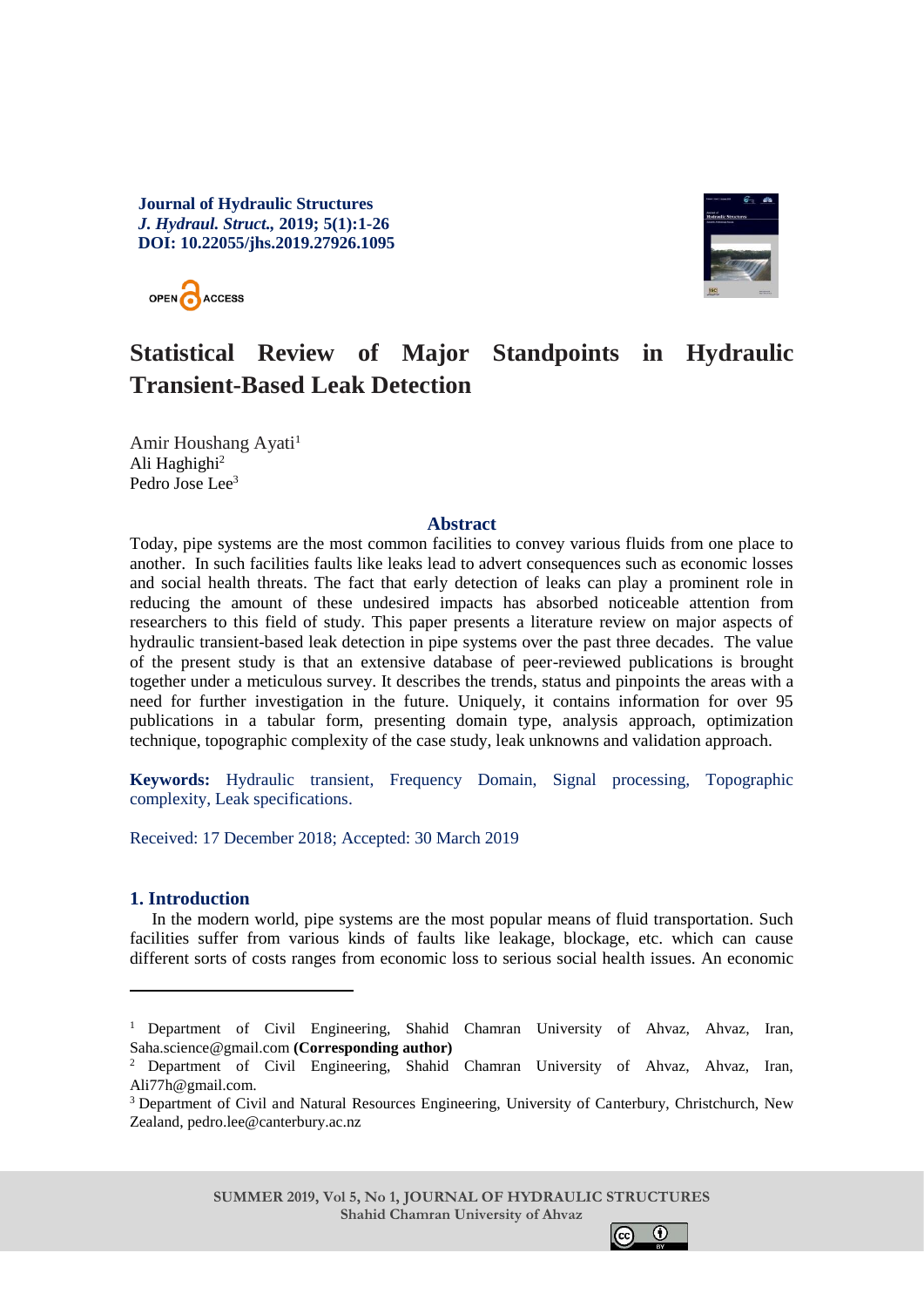loss could be a result of fluid wastage that leads to a reduction in the quality of services to the consumers. Social health problems would emerge when an inverse flow forms at leak location and consequently hazardous pollutants in the environment around the pipe contaminate drinking water. In both cases, early detection of leaks can guarantee a noticeable decrease in the number of losses and threats. Due to such adverse consequences of leakages, leak detection has gained noticeable currency among researchers in recent years, and a variety of leak detection techniques has been developed.

Leak by nature is a hydraulic phenomenon that occurs in a certain location that its presence can affect the hydraulic condition of the system, therefore, could be detected hydraulically. Typically, such an aspect to leak detection requires a large quantity of data for accurate calculation, and the unsteady event like transient wave provides much more data than a steady event [1]. As an injected transient pressure wave travels throughout the pipe network, pipe features such as contractions, expansions, dead ends, branches, valves, junctions, bends, leaks, blockages, and deteriorations affect the input signal specifications. Generally, passing throughout the system, the transient wave is partially reflected, partially transmitted and some of it may be absorbed in a feature, thus altering in some way a system's flow and pressure response[2], and all these phenomena form some specific pattern changes in the original injected wave. In some sense, all transient-based leak detection techniques can be regarded as solving an inverse problem, in which the system state presented by analyzing the response signal in order to determine the unknown leaks and other features of the pipe network.

This paper aims to take a systematic survey throughout some major viewpoints in Hydraulic Transient-Based Leak detection literature to summarize the knowledge and prepare a comprehensive overview of conducted studies over the past three decades. A list of 95 peerreviewed articles are considered, and a detailed analytical table of articles presents a thorough database that reflects discussed features. Behind the Introduction section, the current investigation consists of seven major parts. In section 2, Domain type is discussed in detail. In section 3, Analysis approach (Hydraulic Analysis/Signal Processing) is investigated to characterize previous works. Section 4 discusses Applied Optimization techniques. In section 5, the topographic complexity of the system (Network/Pipeline) is surveyed through the literature. Other two main aspects including Leak specifications and Results validation approach are considered in section 6 and 7, respectively. The conclusion and recommendations for future works are presented in section 8. In each section, analytical statistics concerning the frequency and trend of the discussed topic is presented in the form of illustrative charts and diagrams. It is worth mentioning that the focus of the present article is specifically on leakage and works that merely dedicated to other types of faults such as blockage are excluded.

## **2. Domain type (Time/Frequency)**

The transient response of the hydraulic system is a set of data, which either could be acquired from hydraulic modeling of the system or measured using the transducers. In case of hydraulic modeling, depending on the applied methodology in solving the governing equations, response signals could be in time-domain [3-25] or frequency-domain [26-49], while the measured data from the sensors and transducers are generally in the form of time histories in time-domain. The later time histories could be applied in methods with Signal Processing approach (described in following sections) as system response to be interpreted for leak detection purposes [2, 50-58],or as a part of objective function to be minimized in Inverse Transient Methods (ITM) (also known as time domain reflectometry) or as a benchmark response in the validation of the novel pipe network analyzing techniques [3, 5, 6, 8-11, 13, 15, 17-20, 23, 24, 59, 60]. Besides, several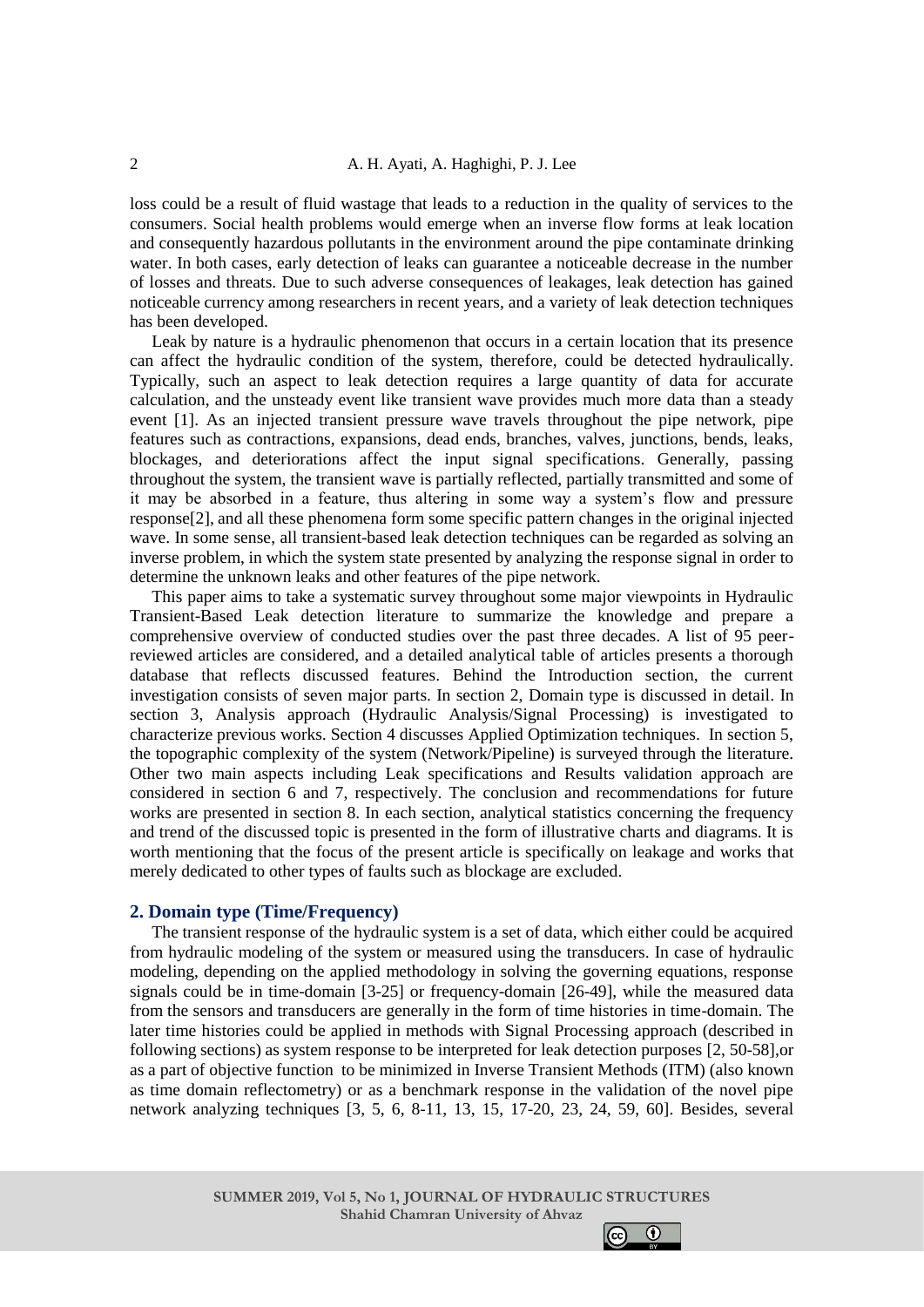studies taking the advantages of capabilities of both domains for further extension and justification of their proposed leak detection technique [30, 32, 37, 41, 61-68].

According to publications presented in appendix table, an equal percentage of 39 percent of studies has been performed in time and frequency domain, whereas roughly 21 percent have done in both domains. Figure 1 illustrates the variation of the researchers' attention to the different domain over the past three decades. The trend shows that before 2000, most of the investigations were performed in time domain, while after that, frequency domain methods have absorbed more attention to the extent that in recent six years the investigations mostly have done in the frequency domain.



**Figure 1: Papers (from Appendix table) by year and Domain Type**

### **3. Analysis approach (Hydraulic Analysis/Signal Processing)**

Regarding the standpoint in which transient wave response of a system is obtained and analyzed, two analysis approaches namely Hydraulic modeling (also known as model-based methods) and Signal processing are considered here.

Signal processing concerns the analysis, synthesis, and modification of [signals,](https://en.wikipedia.org/wiki/Signal) which are broadly defined as functions conveying "information about the behavior or attributes of some phenomenon" [69], such as [sound,](https://en.wikipedia.org/wiki/Audio_signal_processing) [images,](https://en.wikipedia.org/wiki/Image_processing) and biological measurements [70]. Some instances of signal-processing techniques applications are to improve signal transmission fidelity, storage efficiency, subjective quality, and to emphasize or detect components of interest in a measured signal [71]. On this basis, in signal processing, the system mostly is dealt with as a black box, and conventionally the unknowns of the system structure and configuration are neglected. In other words, here, the focus is on interpreting the output signal to obtain informative data about system condition and behavior. In transient-based leak detection, signal processing is utilized to extract information from measured data and to compare them with those from a fault-free flow or pressure benchmark signal to determine leak features.

Over the years, many researchers used several combinations of signal processing techniques in different fields as preprocessing, processing and post-processing tools. A number of common signal processing techniques that exploit in the literature are: Artificial Neural Network (ANN)

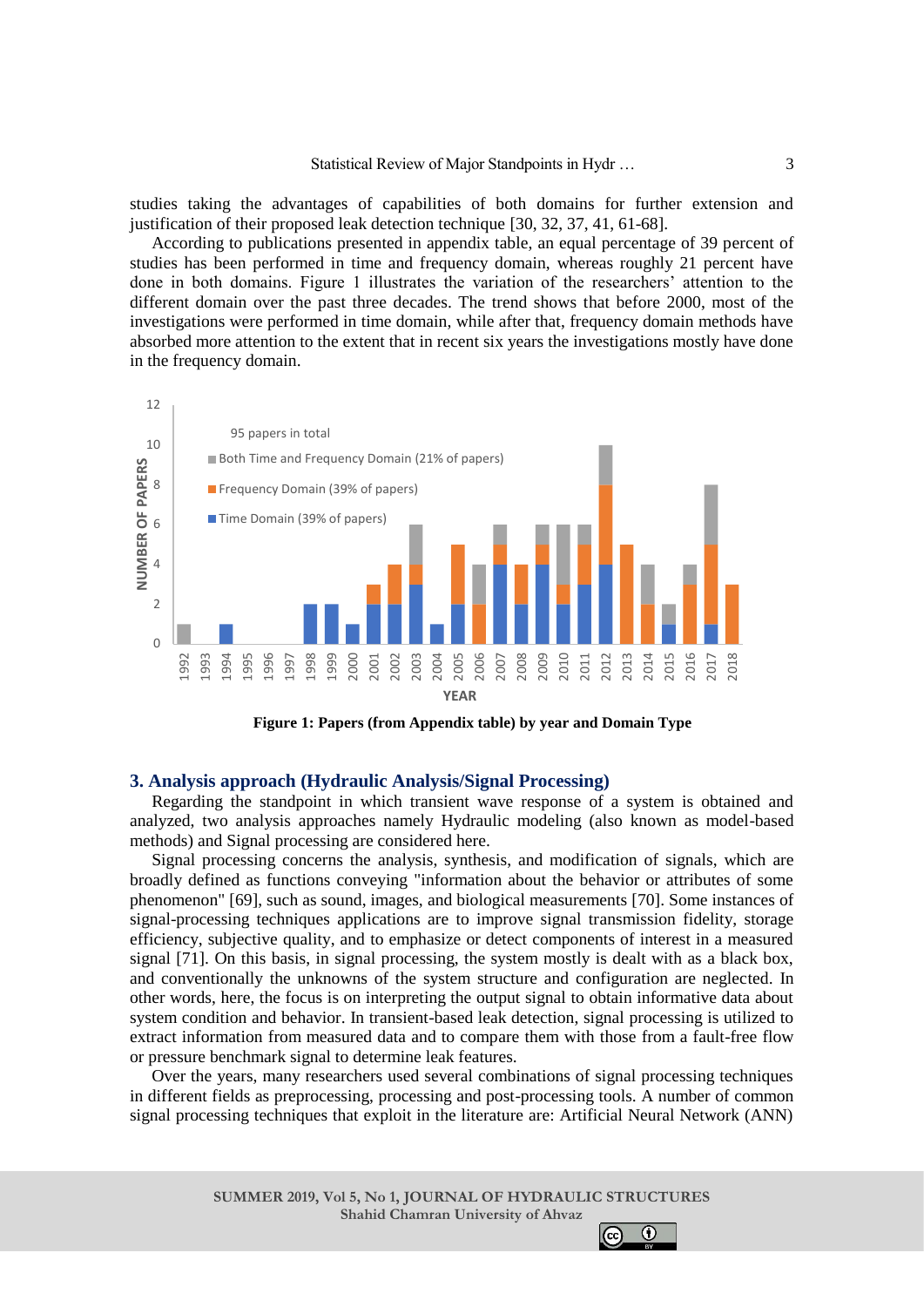[72], Cross-Correlation Analysis [73, 74], Wavelet Analysis [50, 51, 55, 56, 75-81], Cepstrum Analysis [51, 52, 54, 58, 74, 82], Cumulative Sum change detection algorithm(CUSUM) [53], Gilbert Transform (HT) [2, 82], Hilbert-Huang Transform (HHT) [2], Normalized Hilbert transform (NHT)[82], Direct Quadrature (DQ) [82], Teager Energy Operator (TEO) [82], Maximum Likelihood Estimation (MLE) method [83, 84], Synchrosqueeze Wavelet Transform (SWT) [57], Principal Component Analysis (PCA) [58], Match Field Proccessing (MFP) [85].

In Hydraulic Modeling, the pipe systems' behavior is simulated using a set of nonlinear partial differential equations. Considering initial and boundary conditions, system response obtained by solving the continuity, motion and in some cases energy equations for unsteady pipe flow as the governing equations. Various researchers have proposed different solutions that vary in terms of precision, the amount of needed computational effort, simplicity and domain type. As for an instance a well-known method, namely Method Of Characteristics (MOC) is a high precision method with the considerable amount of computational cost while a frequency-domain method known as transfer matrix is far faster than MOC at the expense of losing the precision caused by considering a number of linearization assumptions in modeling some system components and characteristics.

A number of commonly used Hydraulic Modeling techniques from the literature are: MOC [1, 3-11, 13, 14, 18-20, 23, 59, 60, 64, 86, 87], Backward MOC [15], Transfer Matrix Method [27, 29, 32, 33, 38, 40, 41, 44-46, 48, 66, 67, 83, 88-91], Impedance Method [25, 39, 42, 43, 47, 61, 76], Finite Difference Method (FDM) [72], Transmission Line Modeling (TLM) [66, 75, 81], Standing Wave Difference Method (SWDM) [30], Admittance Matrix Method [34, 84], Impulse Response [25, 28, 53, 92], Orthogonal Collocation Model (OCM) [16].

Figure 2. illustrates the popularity of each analysis approach over the studied period. Data manifests that almost over the whole period; hydraulic analysis methods receive noticeable attention of 72 percent from researchers that implies that more investigation in the application of signal processing methods is still required.

### **4. Applied Optimization techniques**

Over the studied period, Inverse Transient Methods (ITM) of fault detection achieve noticeable currency from the researchers because of their specific advantages such as the capability of simultaneous fault diction and calibration of parameters. In this category of methods, an optimization problem emerges through solving an inverse problem and consequently utilizing an optimization technique is inevitable. Various ITM methods have proposed and applied variety of optimization means to address this issue such as Levenberg-Marquardt method [3, 5, 8, 9, 17, 19], Genetic Algorithms [1, 6, 24, 25, 39, 43, 44, 61, 62, 67, 93], Shuffled Complex Evolution (SCE) [27, 31, 59], Model parsimony approach-Model error compensation [11], PSO [14, 45], Sequential Quadratic Programming Method [15, 18, 20, 37, 87], CFO [60], SA (Simulated Annealing) [21, 23]. The frequency of various optimization technique is presented in Figure 3 that implies GA is the most frequent method among all others.

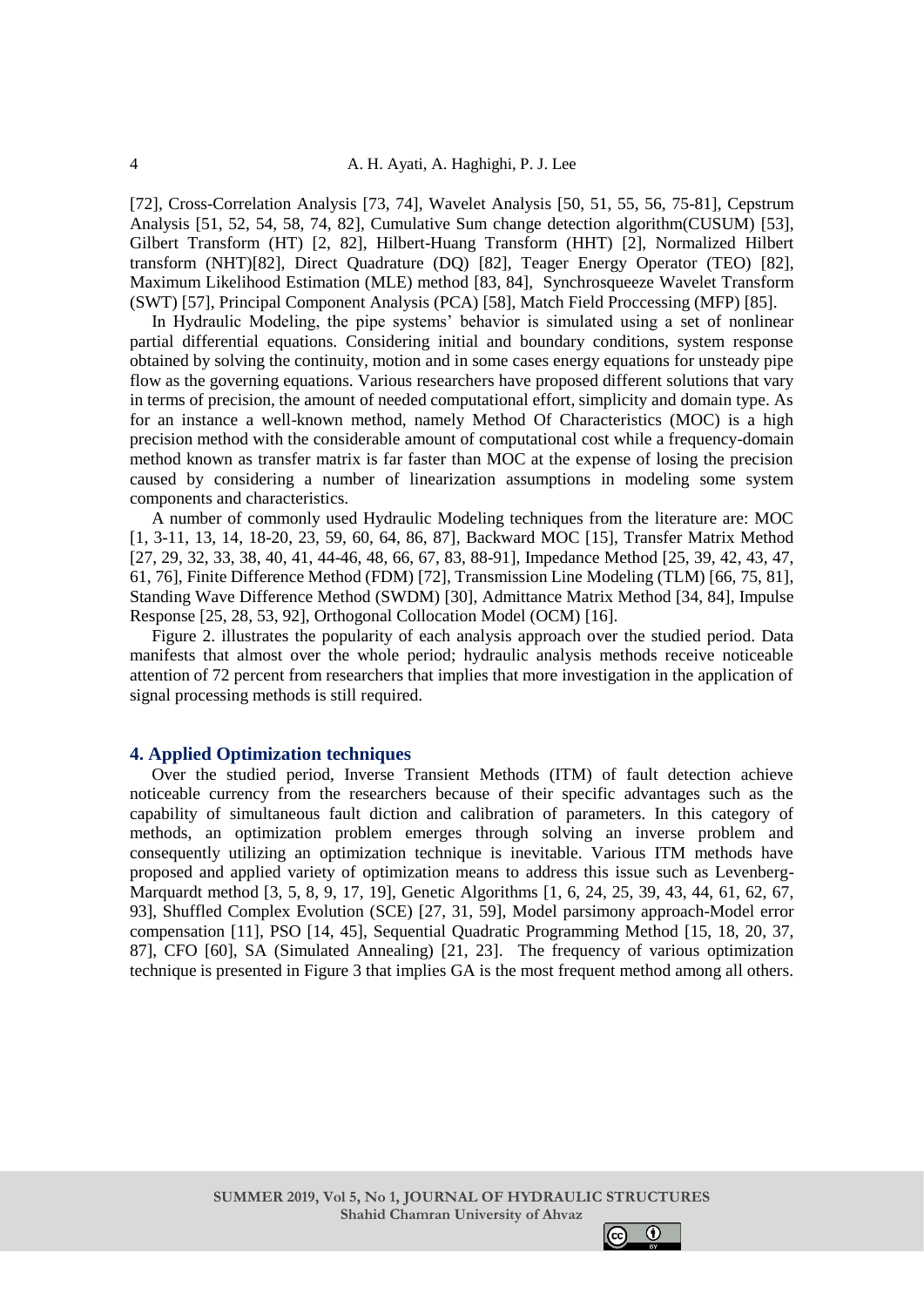

**Figure 2. Papers (from Appendix table) by year and Analysis Approach**



**Figure 3. The frequency of utilization of optimization techniques in Papers from Appendix table.**

### **5. The topographic complexity of the system (Network/Pipeline)**

From the geometric complexity viewpoint, papers could be categorized into three main

**SUMMER 2019, Vol 5, No 1, JOURNAL OF HYDRAULIC STRUCTURES Shahid Chamran University of Ahvaz**

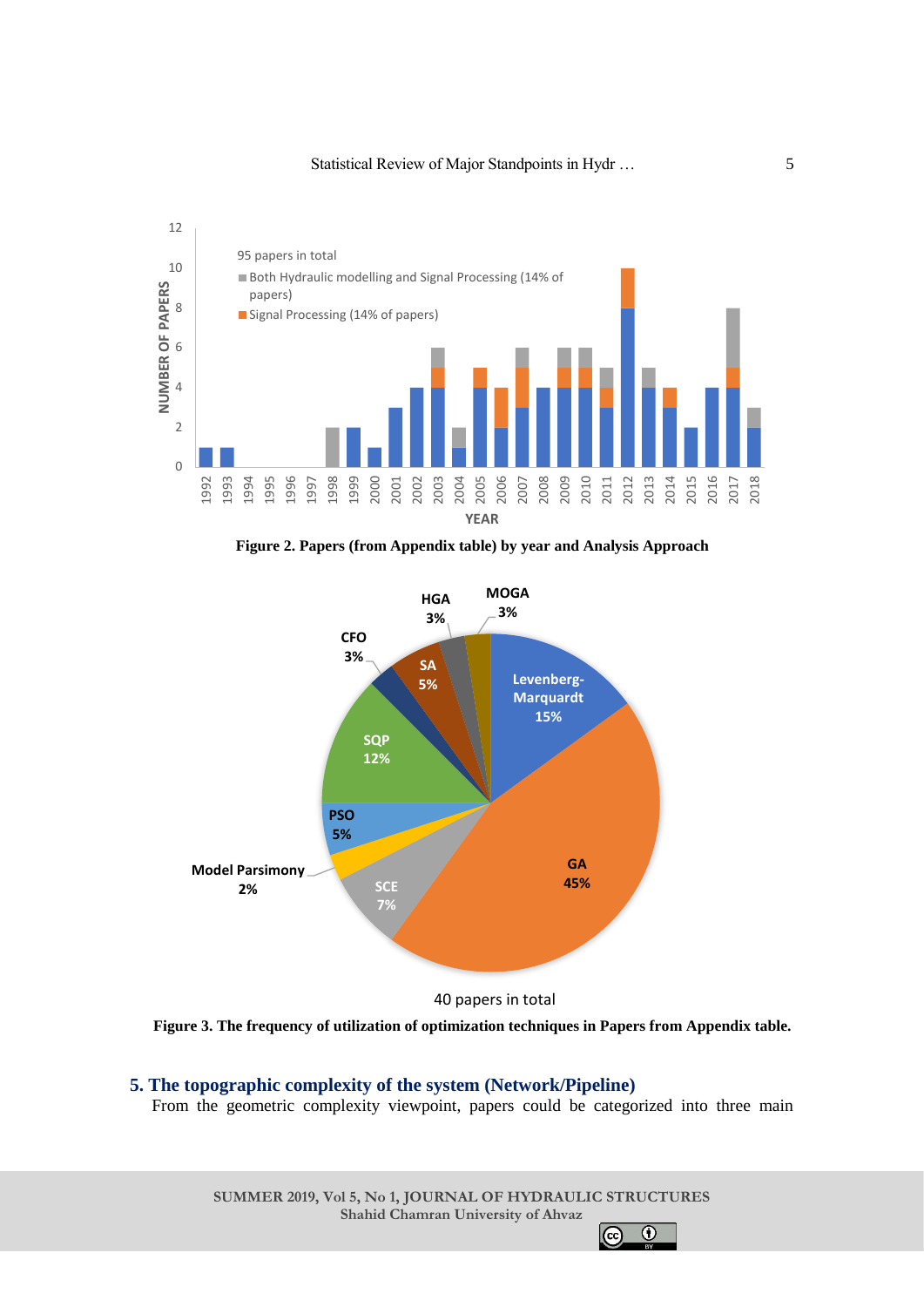#### A. H. Ayati, A. Haghighi, P. J. Lee

groups. The first group concerns the leak detection issues in pipelines that mainly consider a simple pipeline with a certain upstream and downstream boundary condition. The most popular configurations in this group are RPV (Reservoir-Pipe-Valve), RPR (Reservoir-Pipe-Reservoir) and RPVR (reservoir-Pipe-Valve-Reservoir). Hydraulically, such systems are more convenient to deal with because their simple geometry leads to no interaction between hydraulic responses of various pipes. On the other hand, the second group includes studies that work on systems consist of more than a simple pipe ranges from the pipeline with a single branch or loop to complex pipe networks with arbitrary layouts. Additionally, there exists a third group consisting of both pipeline and network case studies. Figure 4. represents papers (from Appendix table) by year and topographic complexity. Statistics reveal that although most facilities are in the form of complex networks with mixed layouts in practice, almost a quarter of researches have been dedicated to such geometries and lack of sufficient investigations in this field is still a matter of concern.





#### **6. Leak specifications: single leak or multiple leaks/location/size**

Verbally, leak detection means to discover the existence of leaks in a pipe system. However, inherently, leaks could be characterized by several specifications such as number, location, and intensity of leaks. Although all these features are typical unknowns to be solved in a leak detection problem, only 39 percent of previously performed investigations take all of them into consideration. Almost 39 percent of studies present methods to find just Location and intensity and only roughly 21 percent (mostly ones with signal processing approach) are only capable of finding the location of the leak. The major motivation of works that exclude one or two of Leak specifications in their research is to decrease the number of decision variables so that reduces the dimension of the problem. Figure 5. shows the trend which describes the frequency of the various combination of leak features in papers from the appendix table over the past three decades.

> **SUMMER 2019, Vol 5, No 1, JOURNAL OF HYDRAULIC STRUCTURES Shahid Chamran University of Ahvaz**

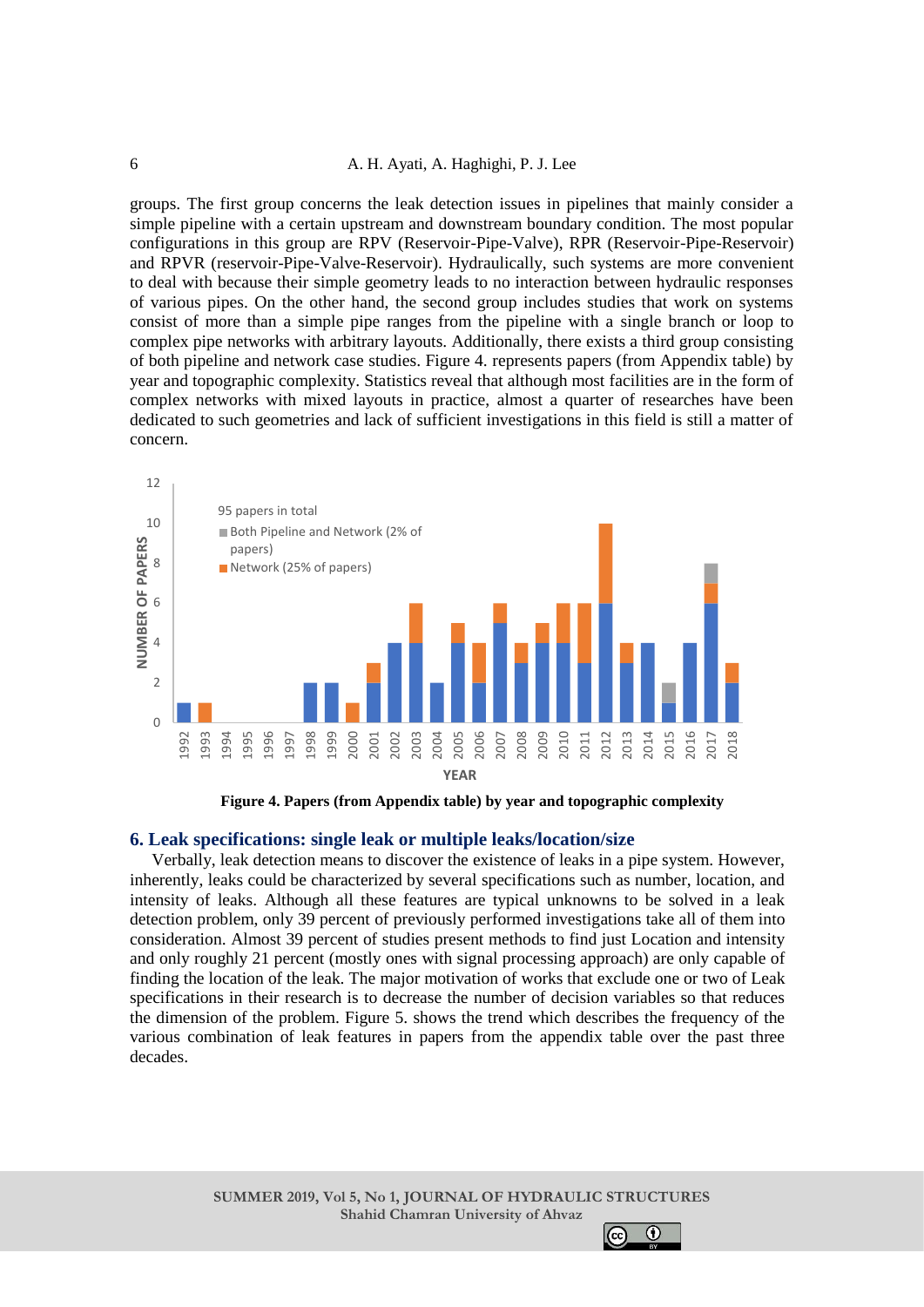

**Figure 5. Papers (from Appendix table) by year and unknown leak specifications to detect**

#### **7. Results validation approach**

The assessment of scientific knowledge involves a controversial issue namely validation that serves improving its generalization and reliability. The same as many investigations in engineering fields, Numerical simulations, Laboratory experiments, and Field application are the three most common validation approaches in leak detection studies.

Regarding economic issues in the development of laboratory experiments and real field application, the numerical simulations have gained wide currency among many researchers. However, most numerical models include a range of ideal assumptions in boundary conditions, initial conditions and the governing equations, which can leads to some levels of inaccuracies in results. In this condition, performing some laboratory modeling can provide researchers with rather reliable benchmarks to justify the results and avoid imprecisions. Despite all the advantages of the laboratory tests, it should be noted that tests often perform in a highly controlled laboratory circumstance to discover and decrease the undesired impacts of the unknown sources of uncertainties in real field application. Therefore, the most comprehensive validation approach to justify the reliability and robustness of a method is to consider all three approaches simultaneously. Figure 6. presents Papers from Appendix table by year and validation type. Regarding the information from the appendix table and Figure 6, only 3 percent of papers have used all three methods of validation, and a considerable amount of papers only focus on numerical simulations as a validation methodology and studies applying numerical and laboratory results are at a second place (with about 35% of papers). Also, the trend tells us that most researches of the current five years have merely preferred numerical methods that highlight the need for further investigation using laboratory and field approaches.

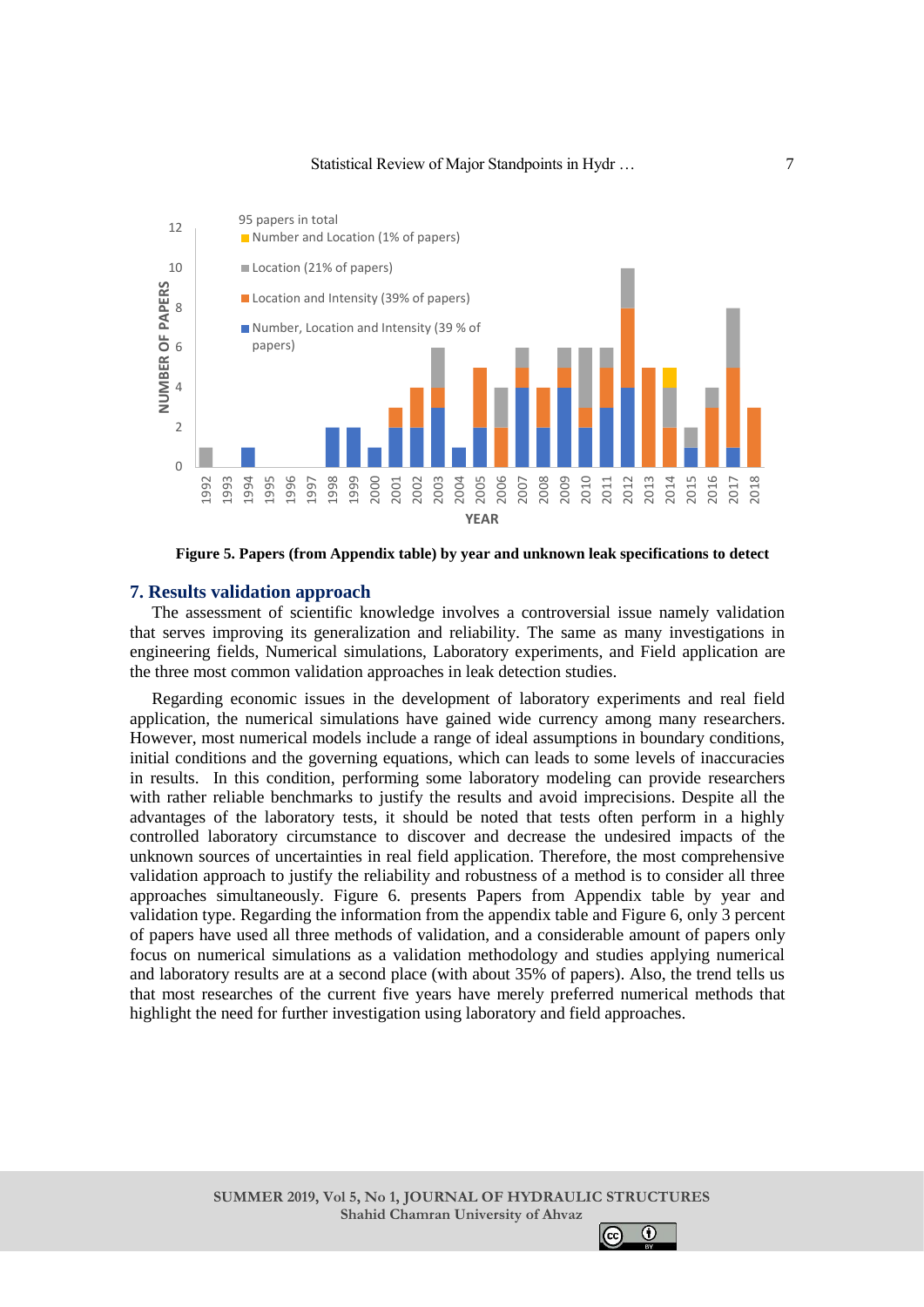



**Figure 6. Papers (from Appendix table) by year and validation type**

### **8. Conclusion**

This paper presented a literature review of some major standpoints in hydraulic transientbased leak detection of pipe systems from 1992 to 2018. The papers concerning the detection of other kinds of faults were excluded from this study. The merit of the paper is that it brings together the majority of 95 peer-reviewed publications for hydraulic transient-based leak detection, which have been published over the past three decades. It describes the status and pinpoints the areas with a need for further investigation. Uniquely, it contains information for over 95 publications in a tabular form, presenting domain type, analysis approach, optimization technique, topographic complexity of case study, leak unknowns, and validation approach.

Based on the reviewed literature, the following areas of study are recommended for future research:

- More investigation in the application of signal processing methods is still required.
- Despite the importance and popularity of water distribution networks, only roughly 25% of works includes networks as a case study. It means that network transient analysis of the networks is still in its infancy and special attention should be dedicated to pipe networks for the future.
- In case of leak unknows only about 40% of papers consider detection of a leak in its full specifications, and more studies on leak full specifications including number, location, and intensity of leaks are advantageous.
- Only 3 percent of papers have used all three methods of validation and a considerable amount of papers only focus on numerical simulations as a validation methodology. Due to the importance of field and laboratory verification of the results, further investigation using laboratory and field approaches is highly recommended.

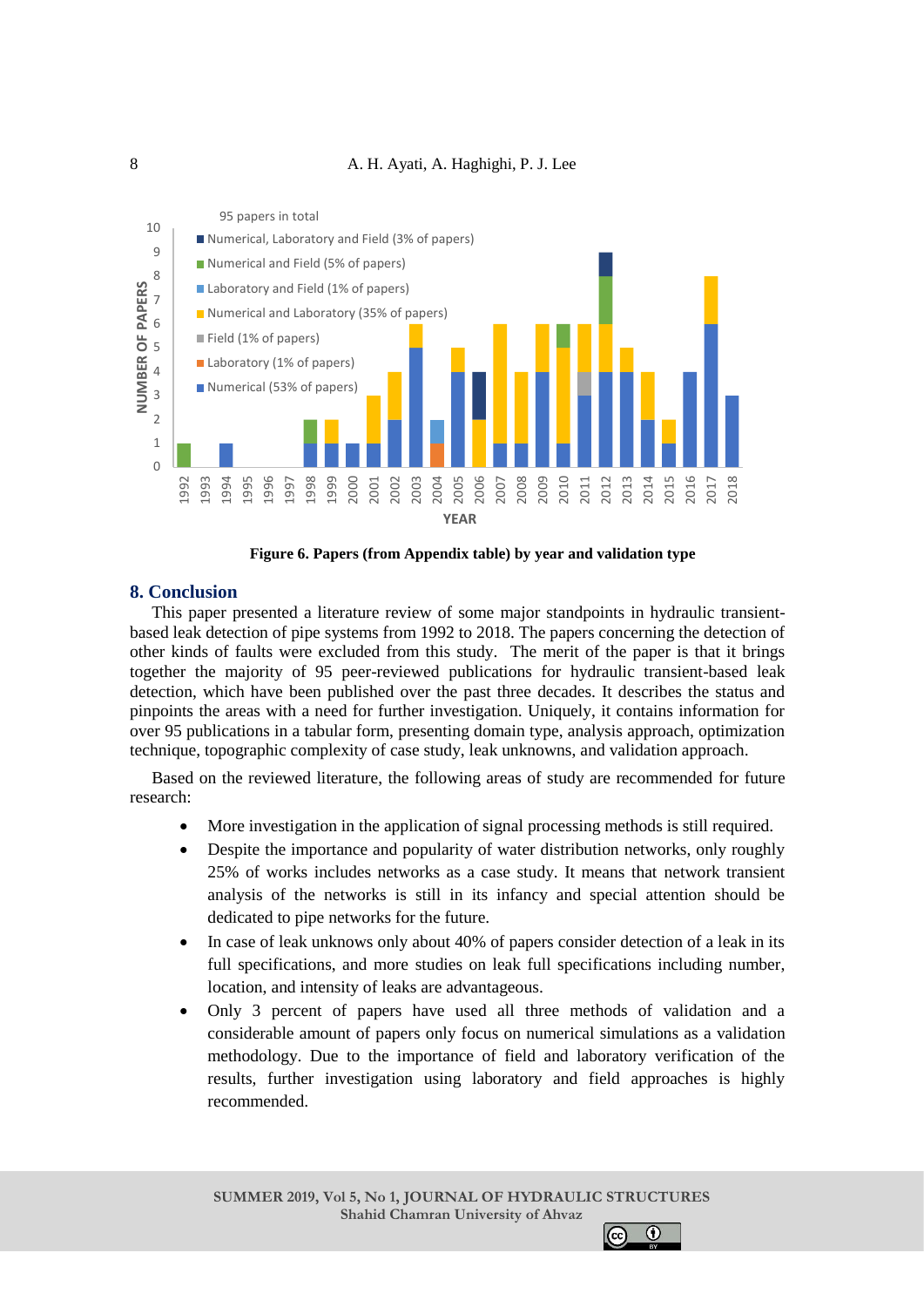• Regarding the higher efficiency of frequency domain analysis of pipe networks, the exploitation of FRF in ITM process is proposed to reduce the computational cost in ITM. In this condition, special attention should be paid into extensive investigations on the accuracy of frequency domain modeling of transients, and its application in case of pipelines and networks.

| ID. | <b>Authors</b><br><b>Title</b>                                                                             | Analysis approach<br><b>Optimization Technique</b><br><b>Domain Type</b>                                                       | Network/Pipeline<br><b>Leak Unknowns</b><br>(Number/Location/intensity)<br><b>Validation</b><br>(Numerical/Lab/Field) |
|-----|------------------------------------------------------------------------------------------------------------|--------------------------------------------------------------------------------------------------------------------------------|-----------------------------------------------------------------------------------------------------------------------|
| 1.  | Jönsson and Larson [86]<br>Title: Leak Detection through Hydraulic<br><b>Transient Analysis</b>            | Analysis approach:<br>Hydraulic modeling<br><b>Optimization Technique:</b><br>N/A<br>Domain: Time-Frequency                    | Network/Pipeline: Pipeline<br>Leak Unknowns: Location<br>Validation: Numerical, Field                                 |
| 2.  | Liggett James and Chen [3]<br>Title: Inverse transient analysis in pipe<br>networks                        | Analysis approach:<br>Hydraulic modeling<br><b>Optimization Technique:</b><br>Levenberg-Marquardt<br>method<br>Domain: Time    | Network/Pipeline: Network<br>Leak Unknowns:<br>Number/Location/intensity<br>Validation: Numerical                     |
| 3.  | Salvatore, Paolo [72]<br>Title: Leak detection in liquefied gas<br>pipelines by artificial neural networks | Analysis approach:<br>Hydraulic Modeling,<br><b>Signal Processing</b><br><b>Optimization Technique:</b><br>N/A<br>Domain: Time | Network/Pipeline: Pipeline<br>Leak Unknowns:<br>Number/Location/intensity<br>Validation: Numerical, Field             |
| 4.  | Liou [73]<br>Title: Pipeline Leak Detection by<br><b>Impulse Response Extraction</b>                       | Analysis approach:<br>Hydraulic Modeling,<br><b>Signal Processing</b><br><b>Optimization Technique:</b><br>N/A<br>Domain: Time | Network/Pipeline: Pipeline<br>Leak Unknowns:<br>Location/intensity<br>Validation: Numerical                           |
| 5.  | Brunone [4]<br>Title: Transient test-based technique for<br>leak detection in outfall pipes                | Analysis approach:<br>Hydraulic modeling<br><b>Optimization Technique:</b><br>N/A<br>Domain: Time                              | Network/Pipeline: Pipeline<br>Leak Unknowns:<br>Location/intensity<br>Validation: Numerical, Lab                      |
| 6.  | Nash and Karney [5]<br>Title: Efficient inverse transient analysis                                         | Analysis approach:<br>Hydraulic modeling                                                                                       | Network/Pipeline: Pipeline<br>Leak Unknowns: N/A                                                                      |
|     |                                                                                                            |                                                                                                                                |                                                                                                                       |

# **Appendix Table. Analytical information about reviewed papers**

**SUMMER 2019, Vol 5, No 1, JOURNAL OF HYDRAULIC STRUCTURES Shahid Chamran University of Ahvaz**  $\bullet$ 

 $\odot$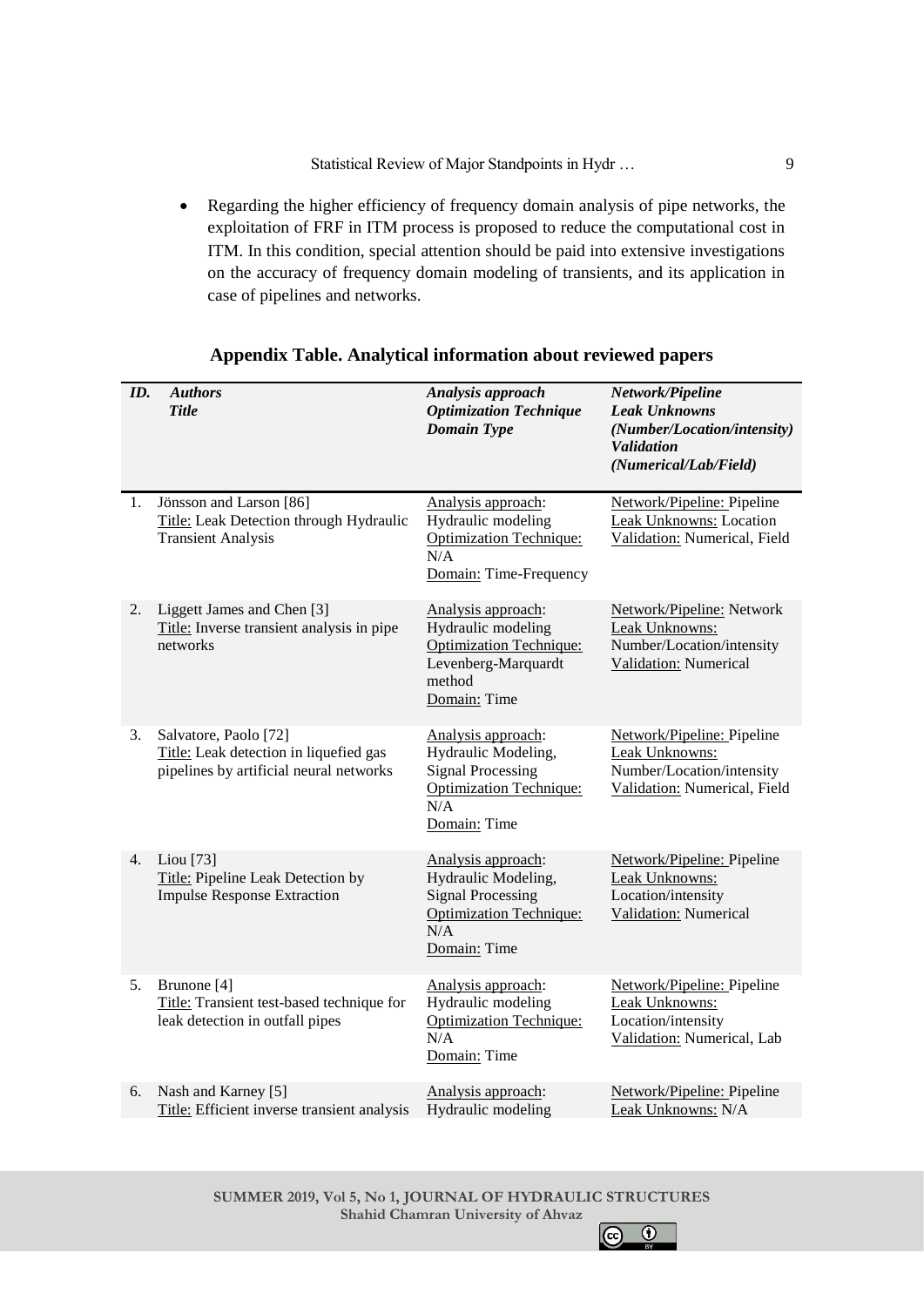| <b>Validation:</b> Numerical<br><b>Optimization Technique:</b><br>in series pipe systems<br>Levenberg-Marquardt<br>method<br>Domain: Time<br>Vítkovský John, Simpson Angus [6]<br>Analysis approach:<br>7.<br>Network/Pipeline: Network<br>Title: Leak Detection and Calibration<br>Hydraulic modeling<br>Leak Unknowns:<br>Number/Location/intensity<br>Using Transients and Genetic<br><b>Optimization Technique:</b><br>Algorithms<br><b>GA</b><br>Validation: Numerical<br>Domain: Time<br>Mpesha, Gassman Sarah [26]<br>8.<br>Analysis approach:<br>Network/Pipeline: Pipeline<br>Title: Leak Detection in Pipes by<br>Hydraulic modeling<br>Leak Unknowns:<br>Frequency Response Method<br>Number/Location/intensity<br><b>Optimization Technique:</b><br>N/A<br>Validation: Numerical<br>Domain: Frequency<br>Brunone and Ferrante [7]<br>Analysis approach:<br>Network/Pipeline: Pipeline<br>9.<br>Title: Detecting leaks in pressurized<br>Hydraulic modeling<br>Leak Unknowns:<br>Location/intensity<br>pipes by means of transients<br><b>Optimization Technique:</b><br>N/A<br>Validation: Numerical, Lab<br>Domain: Time<br>10. Covas [8]<br>Analysis approach:<br>Network/Pipeline: Network<br>Hydraulic modeling<br>Title: Hydraulic Transients used for<br>Leak Unknowns:<br>Leakage Detection in Water<br>Location/intensity<br><b>Optimization Technique:</b><br><b>Distribution Systems</b><br>Levenberg-Marquardt<br>Validation: Numerical, Lab<br>method and GA<br>Domain: Time<br>Analysis approach:<br>11. Wang, Lambert Martin [63]<br>Network/Pipeline: Pipeline<br>Title: Leak Detection in Pipelines using<br>Hydraulic modeling<br>Case Study: RPR<br>the Damping of Fluid Transients<br><b>Optimization Technique:</b><br>Leak Unknowns:<br>N/A<br>Location/intensity<br>Validation: Numerical, Lab<br>Domain: Frequency<br>12. Lee, Vítkovský [27]<br>Network/Pipeline: Pipeline<br>Analysis approach:<br>Title: Leak detection in pipelines using<br>Hydraulic modeling<br>Leak Unknowns:<br>Location/intensity<br>an inverse resonance method<br><b>Optimization Technique:</b><br><b>SCE Algorithm</b><br>Validation: Numerical<br>Domain: Frequency<br>13. Vítkovský, Simpson [9]<br>Analysis approach:<br>Network/Pipeline: Pipeline<br>Title: Minimization algorithms and<br>Hydraulic modeling<br>Leak Unknowns:<br>experimental inverse transient leak<br><b>Optimization Technique:</b><br>Location/intensity<br>detection<br>Validation: Numerical, Lab<br>A systematic approach to<br>the application of the<br>Levenberg-Marquardt<br>algorithm<br>Domain: Time<br>Analysis approach:<br>14. Mpesha, Hanif Chaudhry [94]<br>Network/Pipeline: Pipeline<br>Title: Leak detection in pipes by<br>Hydraulic modeling<br>eak Unknowns: |  |  |
|------------------------------------------------------------------------------------------------------------------------------------------------------------------------------------------------------------------------------------------------------------------------------------------------------------------------------------------------------------------------------------------------------------------------------------------------------------------------------------------------------------------------------------------------------------------------------------------------------------------------------------------------------------------------------------------------------------------------------------------------------------------------------------------------------------------------------------------------------------------------------------------------------------------------------------------------------------------------------------------------------------------------------------------------------------------------------------------------------------------------------------------------------------------------------------------------------------------------------------------------------------------------------------------------------------------------------------------------------------------------------------------------------------------------------------------------------------------------------------------------------------------------------------------------------------------------------------------------------------------------------------------------------------------------------------------------------------------------------------------------------------------------------------------------------------------------------------------------------------------------------------------------------------------------------------------------------------------------------------------------------------------------------------------------------------------------------------------------------------------------------------------------------------------------------------------------------------------------------------------------------------------------------------------------------------------------------------------------------------------------------------------------------------------------------------------------------------------------------------------------------------------------------------------------------------------------------------------------------------------------------------------------------------------------------------------------------------------------------------------------------------------------------|--|--|
|                                                                                                                                                                                                                                                                                                                                                                                                                                                                                                                                                                                                                                                                                                                                                                                                                                                                                                                                                                                                                                                                                                                                                                                                                                                                                                                                                                                                                                                                                                                                                                                                                                                                                                                                                                                                                                                                                                                                                                                                                                                                                                                                                                                                                                                                                                                                                                                                                                                                                                                                                                                                                                                                                                                                                                              |  |  |
|                                                                                                                                                                                                                                                                                                                                                                                                                                                                                                                                                                                                                                                                                                                                                                                                                                                                                                                                                                                                                                                                                                                                                                                                                                                                                                                                                                                                                                                                                                                                                                                                                                                                                                                                                                                                                                                                                                                                                                                                                                                                                                                                                                                                                                                                                                                                                                                                                                                                                                                                                                                                                                                                                                                                                                              |  |  |
|                                                                                                                                                                                                                                                                                                                                                                                                                                                                                                                                                                                                                                                                                                                                                                                                                                                                                                                                                                                                                                                                                                                                                                                                                                                                                                                                                                                                                                                                                                                                                                                                                                                                                                                                                                                                                                                                                                                                                                                                                                                                                                                                                                                                                                                                                                                                                                                                                                                                                                                                                                                                                                                                                                                                                                              |  |  |
|                                                                                                                                                                                                                                                                                                                                                                                                                                                                                                                                                                                                                                                                                                                                                                                                                                                                                                                                                                                                                                                                                                                                                                                                                                                                                                                                                                                                                                                                                                                                                                                                                                                                                                                                                                                                                                                                                                                                                                                                                                                                                                                                                                                                                                                                                                                                                                                                                                                                                                                                                                                                                                                                                                                                                                              |  |  |
|                                                                                                                                                                                                                                                                                                                                                                                                                                                                                                                                                                                                                                                                                                                                                                                                                                                                                                                                                                                                                                                                                                                                                                                                                                                                                                                                                                                                                                                                                                                                                                                                                                                                                                                                                                                                                                                                                                                                                                                                                                                                                                                                                                                                                                                                                                                                                                                                                                                                                                                                                                                                                                                                                                                                                                              |  |  |
|                                                                                                                                                                                                                                                                                                                                                                                                                                                                                                                                                                                                                                                                                                                                                                                                                                                                                                                                                                                                                                                                                                                                                                                                                                                                                                                                                                                                                                                                                                                                                                                                                                                                                                                                                                                                                                                                                                                                                                                                                                                                                                                                                                                                                                                                                                                                                                                                                                                                                                                                                                                                                                                                                                                                                                              |  |  |
|                                                                                                                                                                                                                                                                                                                                                                                                                                                                                                                                                                                                                                                                                                                                                                                                                                                                                                                                                                                                                                                                                                                                                                                                                                                                                                                                                                                                                                                                                                                                                                                                                                                                                                                                                                                                                                                                                                                                                                                                                                                                                                                                                                                                                                                                                                                                                                                                                                                                                                                                                                                                                                                                                                                                                                              |  |  |
|                                                                                                                                                                                                                                                                                                                                                                                                                                                                                                                                                                                                                                                                                                                                                                                                                                                                                                                                                                                                                                                                                                                                                                                                                                                                                                                                                                                                                                                                                                                                                                                                                                                                                                                                                                                                                                                                                                                                                                                                                                                                                                                                                                                                                                                                                                                                                                                                                                                                                                                                                                                                                                                                                                                                                                              |  |  |
|                                                                                                                                                                                                                                                                                                                                                                                                                                                                                                                                                                                                                                                                                                                                                                                                                                                                                                                                                                                                                                                                                                                                                                                                                                                                                                                                                                                                                                                                                                                                                                                                                                                                                                                                                                                                                                                                                                                                                                                                                                                                                                                                                                                                                                                                                                                                                                                                                                                                                                                                                                                                                                                                                                                                                                              |  |  |

**SUMMER 2019, Vol 5, No 1, JOURNAL OF HYDRAULIC STRUCTURES Shahid Chamran University of Ahvaz**  $\bigodot$   $\bigodot$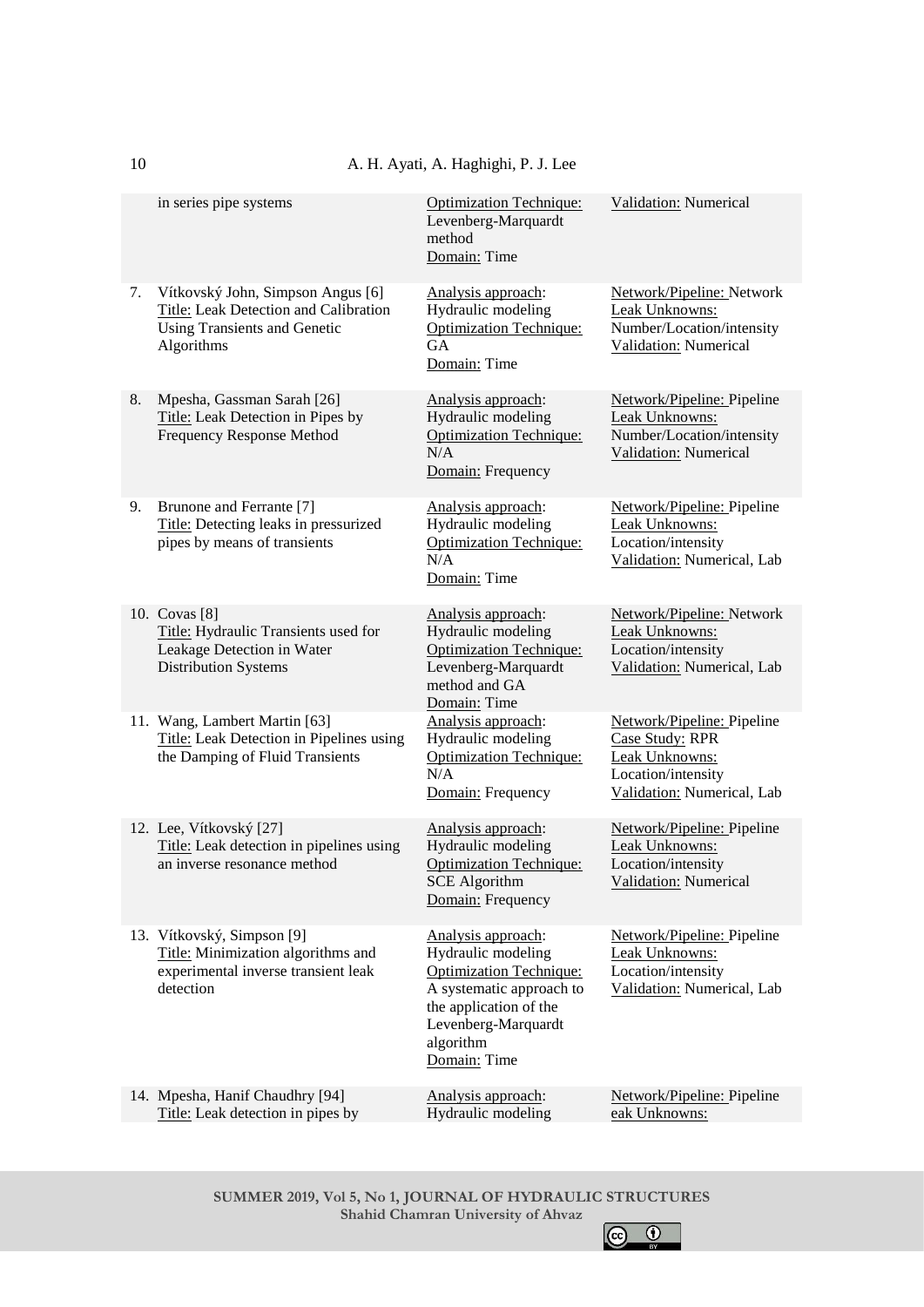| frequency response method using a step<br>excitation                                                                                      | <b>Optimization Technique:</b><br>N/A<br>Domain: Time, Frequency                                                                         | Number/Location/intensity<br>Validation: Numerical                                                            |
|-------------------------------------------------------------------------------------------------------------------------------------------|------------------------------------------------------------------------------------------------------------------------------------------|---------------------------------------------------------------------------------------------------------------|
| 15. Vitkovsky, Lee [88]<br>Title: Leak and blockage detection in<br>pipelines via an impulse response<br>method                           | Analysis approach:<br>Hydraulic modeling<br><b>Optimization Technique:</b><br>N/A<br>Domain: Time                                        | Network/Pipeline: Pipeline<br>Leak Unknowns:<br>Number/Location/intensity<br>Validation: Numerical            |
| 16. Kapelan, Savic [10]<br>Title: A hybrid inverse transient model<br>for leakage detection and roughness<br>calibration in pipe networks | Analysis approach:<br>Hydraulic modeling<br><b>Optimization Technique:</b><br>A new hybrid genetic<br>algorithm (HGA)<br>Domain: Time    | Network/Pipeline: Network<br>Leak Unknowns:<br>Number/Location/intensity<br>Validation: Numerical             |
| 17. Vitkovsky, Liggett [1]<br>Title: Optimal Measurement Site<br><b>Locations for Inverse Transient</b><br>Analysis in Pipe Networks      | Analysis approach:<br>Hydraulic modeling<br><b>Optimization Technique:</b><br>GA with a new crossover<br>operator<br>Domain: Time        | Network/Pipeline: Network<br>Leak Unknowns:<br>Number/Location/intensity<br>Validation: Numerical             |
| 18. Al-Shidhani, Beck [75]<br>Title: Leak monitoring in pipeline<br>networks using wavelet analysis                                       | Analysis approach:<br>Hydraulic Modeling,<br><b>Signal Processing</b><br><b>Optimization Technique:</b><br>N/A<br>Domain: Time-Frequency | Network/Pipeline: Pipeline<br>Leak Unknowns:<br>Location/intensity<br>Validation: Numerical                   |
| 19. Ferrante and Brunone [28]<br>Title: Pipe system diagnosis and leak<br>detection by unsteady-state tests. 1.<br>Harmonic analysis      | Analysis approach:<br>Hydraulic modeling<br><b>Optimization Technique:</b><br>N/A<br>Domain: Frequency                                   | Network/Pipeline: Pipeline<br>Leak Unknowns:<br>Location/intensity<br><b>Validation:</b> Numerical            |
| 20. Ferrante and Brunone [50]<br>Title: Pipe system diagnosis and leak<br>detection by unsteady-state tests. 2.<br>Wavelet analysis       | Analysis approach: Signal<br>processing<br><b>Optimization Technique:</b><br>N/A<br>Domain: Time-Frequency                               | Network/Pipeline: Pipeline<br><b>Leak Unknowns:</b><br>Number/Location/intensity<br>Validation: Numerical/Lab |
| 21. Brunone and Ferrante [76]<br>Title: Pressure waves as a tool for leak<br>detection in closed conduits                                 | Analysis approach:<br>Hydraulic modeling,<br>Signal processing<br><b>Optimization Technique:</b><br>N/A<br>Domain: Time-Frequency        | Network/Pipeline: Pipeline<br>Leak Unknowns:<br>Location/intensity<br>Validation: Lab                         |
| 22. Stephens, Lambert [59]<br>Title: Field Tests for Leakage, Air                                                                         | Analysis approach:<br>Hydraulic modeling                                                                                                 | Network/Pipeline: Pipeline<br>Leak Unknowns:                                                                  |
|                                                                                                                                           |                                                                                                                                          |                                                                                                               |

**SUMMER 2019, Vol 5, No 1, JOURNAL OF HYDRAULIC STRUCTURES Shahid Chamran University of Ahvaz**

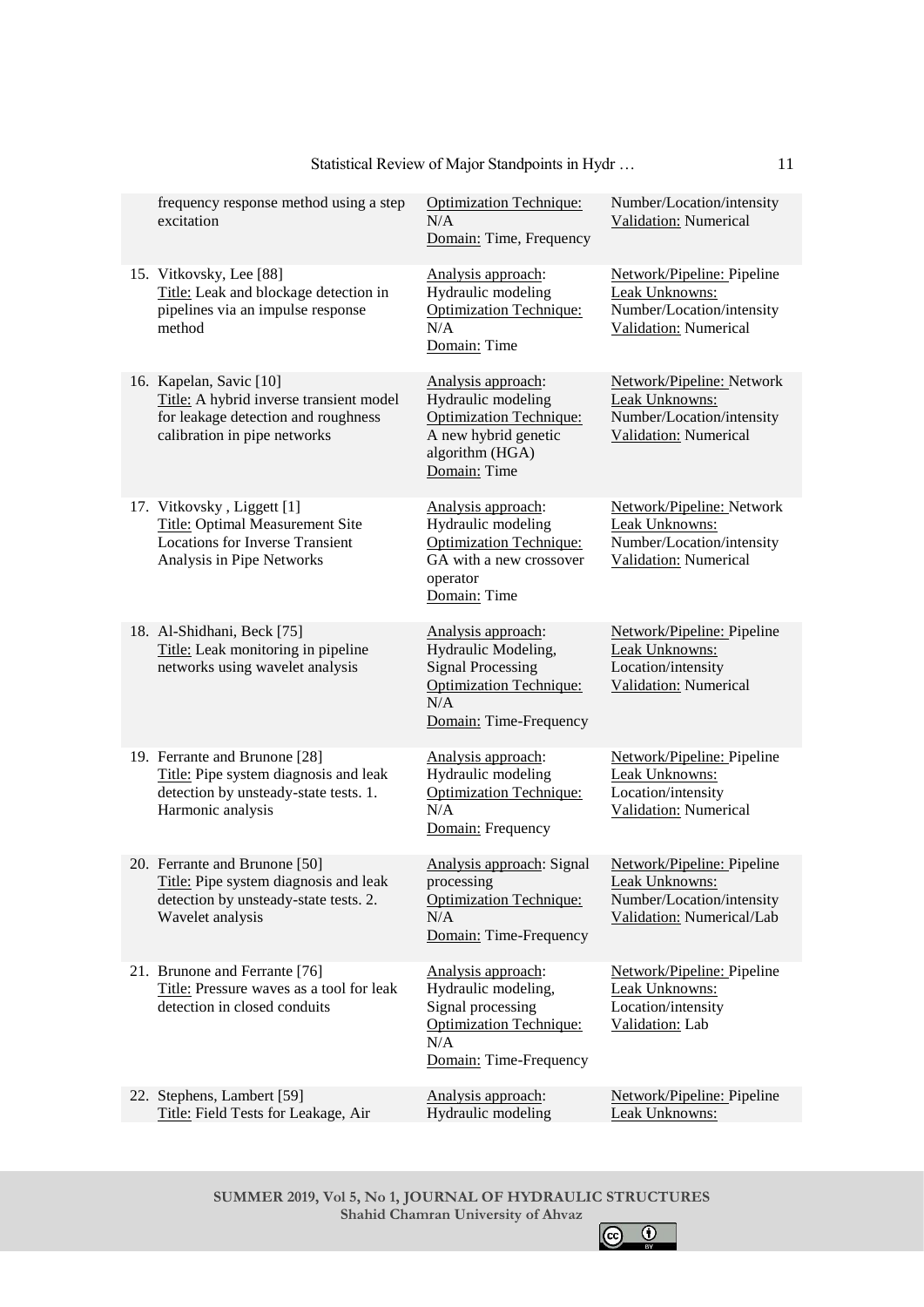| Pocket, and Discrete Blockage<br><b>Detection Using Inverse Transient</b><br>Analysis in Water Distribution Pipes                         | <b>Optimization Technique:</b><br><b>Shuffled Complex</b><br>Evolution (SCE) global<br>search algorithm<br>Domain: Time                          | Number/Location/intensity<br>Validation: Numerical/Field                                                        |
|-------------------------------------------------------------------------------------------------------------------------------------------|--------------------------------------------------------------------------------------------------------------------------------------------------|-----------------------------------------------------------------------------------------------------------------|
| 23. Beck, Curren [95]<br>Title: Pipeline Network Features and<br>Leak Detection by Cross-Correlation<br>Analysis of Reflected Waves       | Analysis approach: Signal<br>Processing<br><b>Optimization Technique:</b><br>N/A<br>Domain: Time                                                 | Network/Pipeline: Network<br>Leak Unknowns:<br>Location/intensity<br>Validation: Numerical/Lab                  |
| 24. Lee, Vítkovský [29]<br>Title: Leak location using the pattern of<br>the frequency response diagram in<br>pipelines: a numerical study | Analysis approach:<br>Hydraulic modeling<br><b>Optimization Technique:</b><br>N/A<br>Domain: Frequency                                           | Network/Pipeline: Pipeline<br>Leak Unknowns:<br>Number/Location/intensity<br><b>Validation:</b> Numerical       |
| 25. Kim [25]<br>Title: Extensive development of leak<br>detection algorithm by impulse response<br>method                                 | Analysis approach:<br>Hydraulic modeling<br><b>Optimization Technique:</b><br><b>GA</b><br>Domain: Time                                          | Network/Pipeline: Pipeline<br>Leak Unknowns:<br>Number/Location/intensity<br>Validation: Numerical              |
| 26. Covas, Ramos [30]<br>Title: Standing wave difference method<br>for leak detection in pipeline systems                                 | Analysis approach:<br>Hydraulic modeling<br><b>Optimization Technique:</b><br>N/A<br>Domain: Frequency                                           | Network/Pipeline: Pipeline<br>Leak Unknowns: Location<br>Validation: Numerical                                  |
| 27. Lee, Vítkovský [31]<br>Title: Frequency Domain Analysis for<br>Detecting Pipeline Leaks                                               | Analysis approach:<br>Hydraulic modeling<br><b>Optimization Technique:</b><br>shuffled complex<br>evolution (SCE) algorithm<br>Domain: Frequency | Network/Pipeline: Pipeline<br>Leak Unknowns:<br>Location/Intensity<br><b>Validation:</b> Numerical              |
| 28. Lee, Lambert [32]<br>Title: Experimental verification of the<br>frequency response method for pipeline<br>leak detection              | Analysis approach:<br>Hydraulic modeling<br><b>Optimization Technique:</b><br>N/A<br>Domain: Frequency                                           | Network/Pipeline: Pipeline<br>Leak Unknowns:<br>Number/Location/Intensity<br>Validation:<br>Numerical/Lab/Field |
| 29. Nixon, Ghidaoui [96]<br>Title: Range of Validity of the Transient<br>Damping Leakage Detection Method                                 | Analysis approach:<br>Hydraulic modeling<br><b>Optimization Technique:</b><br>N/A<br>Domain: Frequency                                           | Network/Pipeline: Pipeline<br>Leak Unknowns:<br>Location/Intensity<br>Validation: Numerical/Lab                 |
| 30. Beck, Foong [51]<br><b>Title:</b> Wavelet and Cepstrum Analyses<br>of Leaks in Pipe Networks                                          | Analysis approach: Signal<br>Processing<br><b>Optimization Technique:</b>                                                                        | Network/Pipeline: Network<br>Leak Unknowns:<br>Location/Intensity                                               |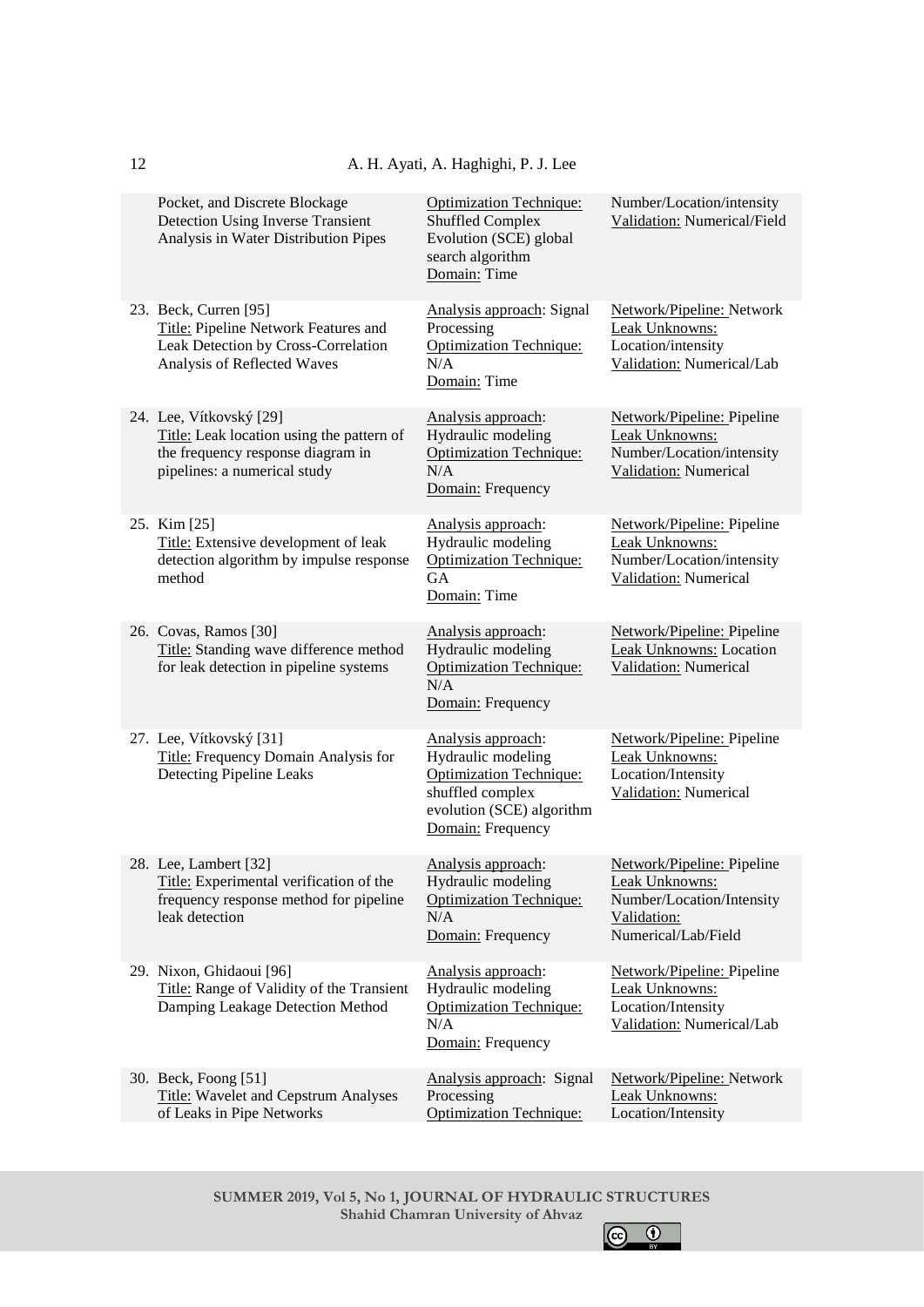|                                                                                                                                                 | Domain: Time-Frequency                                                                                                                                 | Numerical/Lab/Field                                                                                          |
|-------------------------------------------------------------------------------------------------------------------------------------------------|--------------------------------------------------------------------------------------------------------------------------------------------------------|--------------------------------------------------------------------------------------------------------------|
| 31. Taghvaei, Beck [52]<br>Title: Leak detection in pipelines using<br>cepstrum analysis                                                        | Analysis approach: Signal<br>Processing<br><b>Optimization Technique:</b><br>N/A<br>Domain: Time-Frequency                                             | Network/Pipeline: Network<br>Leak Unknowns:<br>Location/Intensity<br>Validation: Numerical/Lab               |
| 32. Lee, Lambert [53]<br>Title: Leak location in single pipelines<br>using transient reflections                                                | Analysis approach: Signal<br>Processing<br><b>Optimization Technique:</b><br>N/A<br>Domain: Time                                                       | Network/Pipeline: Pipeline<br><b>Leak Unknowns: Location</b><br>Validation: Numerical/Lab                    |
| 33. Vítkovský John, Lambert Martin [11]<br>Title: Experimental Observation and<br>Analysis of Inverse Transients for<br>Pipeline Leak Detection | Analysis approach:<br>Hydraulic modeling<br><b>Optimization Technique:</b><br>Model parsimony<br>approach, Model error<br>compensation<br>Domain: Time | Network/Pipeline: Pipeline<br>Leak Unknowns:<br>Number/Location/Intensity<br>Validation: Numerical/Lab       |
| 34. Ferrante, Brunone [77]<br>Title: Wavelets for the Analysis of<br><b>Transient Pressure Signals for Leak</b><br>Detection                    | Analysis approach:<br>Hydraulic Modeling,<br><b>Signal Processing</b><br><b>Optimization Technique:</b><br>N/A<br>Domain: Time-Frequency               | Network/Pipeline: Pipeline<br>Leak Unknowns:<br>Location/Intensity<br>Validation: Numerical/Lab              |
| 35. Lee, Vítkovský [92]<br>Title: Leak location in pipelines using<br>the impulse response function                                             | Analysis approach:<br>Hydraulic modeling<br><b>Optimization Technique:</b><br>N/A<br>Domain: Time                                                      | Network/Pipeline: Pipeline<br>Leak Unknowns: Location<br>Validation: Numerical/Lab                           |
| 36. Nixon and Ghidaoui Mohamed [12]<br>Title: Numerical Sensitivity Study of<br>Unsteady Friction in Simple Systems<br>with External Flows      | Analysis approach:<br>Hydraulic modeling<br><b>Optimization Technique:</b><br>N/A<br>Domain: Time                                                      | Network/Pipeline: Pipeline<br>Leak Unknowns: N/A<br>Validation: Numerical                                    |
| 37. Taghvaei, Beck [54]<br>Title: Leak detection in pipeline<br>networks using low-profile<br>piezoceramic transducers                          | Analysis approach: Signal<br>Processing<br><b>Optimization Technique:</b><br>N/A<br>Domain: Frequency                                                  | Network/Pipeline: Network<br><b>Leak Unknowns:</b><br>Number/Location/Intensity<br>Validation: Numerical/Lab |
| 38. Al-Khomairi [13]<br>Title: Leak detection in long pipelines<br>using the least squares method                                               | Analysis approach:<br>Hydraulic modeling<br><b>Optimization Technique:</b>                                                                             | Network/Pipeline: Pipeline<br>Leak Unknowns:<br>Location/Intensity                                           |

# Statistical Review of Major Standpoints in Hydr …

 $N/A$ 

**SUMMER 2019, Vol 5, No 1, JOURNAL OF HYDRAULIC STRUCTURES Shahid Chamran University of Ahvaz**

 $N/A$ 

Validation:



Validation: Numerical/Lab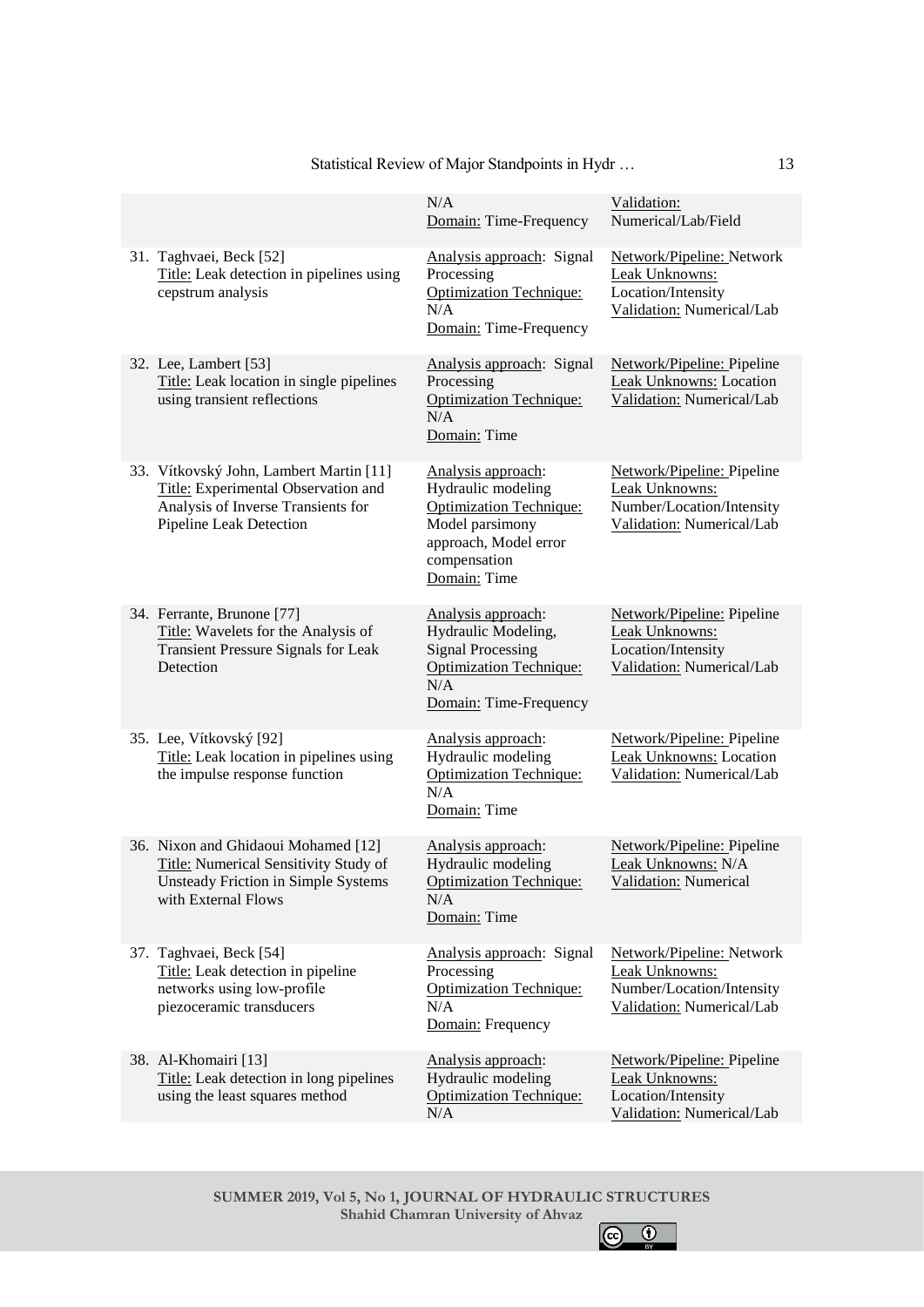# A. H. Ayati, A. Haghighi, P. J. Lee

|                                                                                                                                                                     | Domain: Time                                                                                                                             |                                                                                                    |
|---------------------------------------------------------------------------------------------------------------------------------------------------------------------|------------------------------------------------------------------------------------------------------------------------------------------|----------------------------------------------------------------------------------------------------|
| 39. Jung and Karney [14]<br>Title: Systematic exploration of pipeline<br>network calibration using transients                                                       | Analysis approach:<br>Hydraulic modeling<br><b>Optimization Technique:</b><br>GA and PSO<br>Domain: Time                                 | Network/Pipeline: Network<br>Leak Unknowns:<br>Number/Location<br>Validation: Numerical/Lab        |
| 40. Lee Pedro, Vítkovský John [89]<br>Title: Valve Design for Extracting<br>Response Functions from Hydraulic<br><b>Systems Using Pseudorandom Binary</b><br>Signal | Analysis approach:<br>Hydraulic modeling<br><b>Optimization Technique:</b><br>N/A<br>Domain: Frequency                                   | Network/Pipeline: Pipeline<br>Leak Unknowns: N/A<br>Validation: Numerical/Lab                      |
| 41. [33]<br>Title: Leak detection in pipelines by<br>frequency response method                                                                                      | Analysis approach:<br>Hydraulic modeling<br><b>Optimization Technique:</b><br>N/A<br>Domain: Frequency                                   | Network/Pipeline: Pipeline<br>Leak Unknowns:<br>Location/Intensity<br><b>Validation:</b> Numerical |
| 42. Ferrante, Brunone [55]<br>Title: Leak detection in branched pipe<br>systems coupling wavelet analysis and a<br>Lagrangian model                                 | Analysis approach: Signal<br>Processing<br><b>Optimization Technique:</b><br>N/A<br>Domain: Time                                         | Network/Pipeline: Network<br>Leak Unknowns: Location<br>Validation: Numerical/Lab                  |
| 43. Shamloo and Haghighi [15]<br>Title: Leak detection in pipelines by<br>inverse backward transient analysis                                                       | Analysis approach:<br>Hydraulic modeling<br><b>Optimization Technique:</b><br>Sequential Quadratic<br>Programming Method<br>Domain: Time | Network/Pipeline: Pipeline<br>Leak Unknowns:<br>Number/Location/Intensity<br>Validation: Numerical |
| 44. Ferrante, Brunone [78]<br>Title: Leak-edge detection                                                                                                            | Analysis approach: Signal<br>Processing, Hydraulic<br>modeling<br><b>Optimization Technique:</b><br>N/A<br>Domain: Time                  | Network/Pipeline: Pipeline<br>Leak Unknowns:<br>Location/Intensity<br>Validation: Numerical/Lab    |
| 45. Zecchin Aaron, Simpson Angus [34]<br>Title: Transient Modeling of Arbitrary<br>Pipe Networks by a Laplace-Domain<br><b>Admittance Matrix</b>                    | Analysis approach:<br>Hydraulic modeling<br><b>Optimization Technique:</b><br>N/A<br>Domain: Frequency                                   | Network/Pipeline: Network<br>Leak Unknowns: N/A<br>Validation: Numerical                           |
| 46. Bartecki [90]<br>Title: Frequency-and time-domain<br>analysis of a simple pipeline system                                                                       | Analysis approach:<br>Hydraulic modeling<br><b>Optimization Technique:</b><br>N/A<br>Domain: Time-Frequency                              | Network/Pipeline: Pipeline<br>Leak Unknowns: N/A<br>Validation: Numerical                          |

**SUMMER 2019, Vol 5, No 1, JOURNAL OF HYDRAULIC STRUCTURES Shahid Chamran University of Ahvaz**  $\bigodot$   $\bigodot$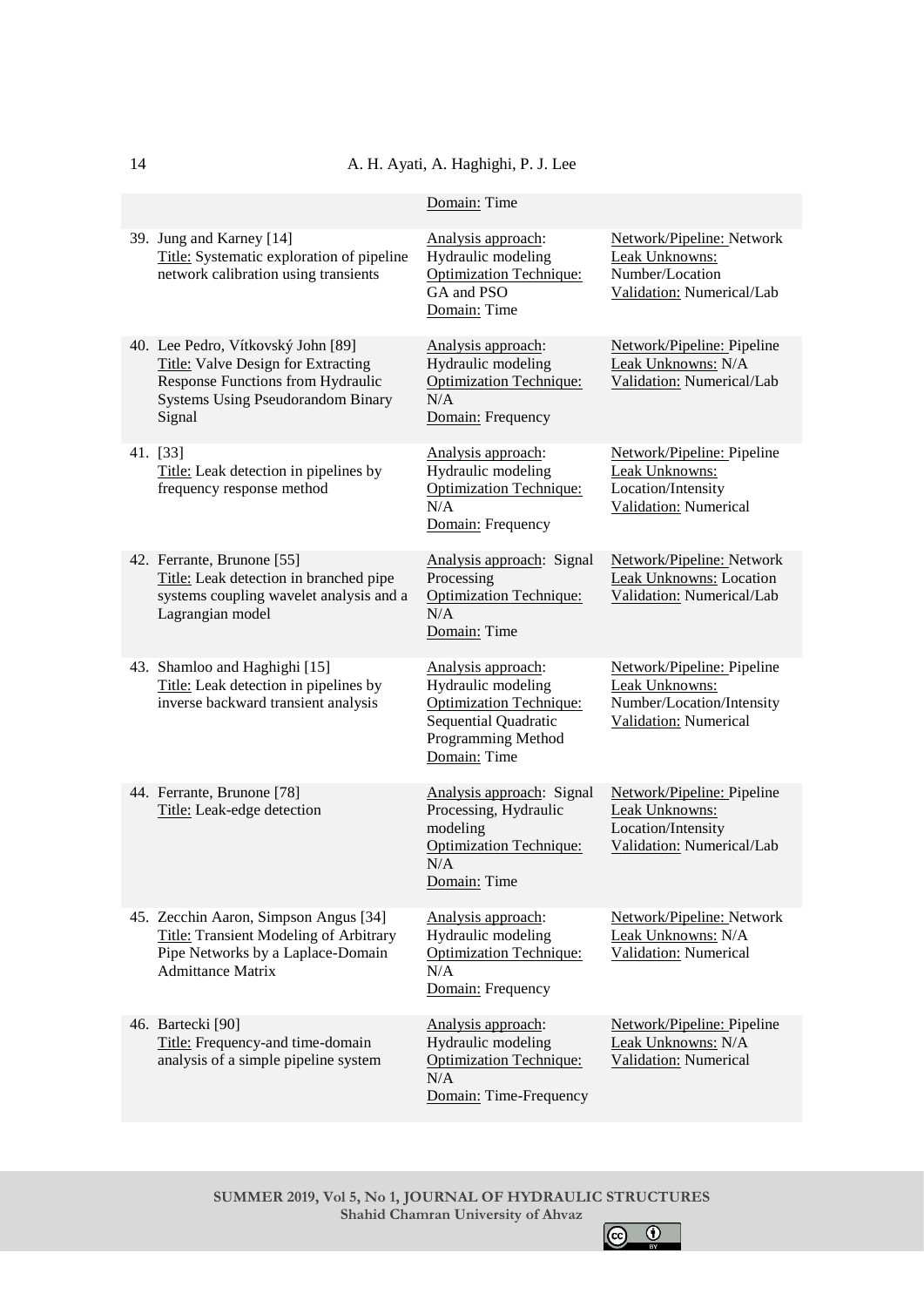| 47. Torres, Besançon [16]<br>Title: Multi-leak estimator for pipelines<br>based on an orthogonal collocation<br>model                                                | Analysis approach:<br>Hydraulic modeling<br><b>Optimization Technique:</b><br>N/A<br>Domain: Time                                          | Network/Pipeline: Pipeline<br>Leak Unknowns:<br>Number/Location/Intensity<br>Validation: Numerical     |
|----------------------------------------------------------------------------------------------------------------------------------------------------------------------|--------------------------------------------------------------------------------------------------------------------------------------------|--------------------------------------------------------------------------------------------------------|
| 48. Covas and Ramos [17]<br>Title: Case Studies of Leak Detection<br>and Location in Water Pipe Systems by<br><b>Inverse Transient Analysis</b>                      | Analysis approach:<br>Hydraulic modeling<br><b>Optimization Technique:</b><br>Levenberg-Marquardt<br>method, GA<br>Domain: Time            | Network/Pipeline: Network<br>Leak Unknowns:<br>Number/Location/Intensity<br>Validation: Lab/Field      |
| 49. Shamloo and Haghighi [18]<br>Title: Optimum leak detection and<br>calibration of pipe networks by inverse<br>transient analysis                                  | Analysis approach:<br>Hydraulic modeling<br><b>Optimization Technique:</b><br>Sequential Quadratic<br>Programming(SQP), GA<br>Domain: Time | Network/Pipeline: Network<br>Leak Unknowns:<br>Number/Location/Intensity<br>Validation: Numerical      |
| 50. Duan, Ghidaoui [97]<br>Title: Unsteady friction and visco-<br>elasticity in pipe fluid transients                                                                | Analysis approach:<br>Hydraulic Modeling,<br><b>Signal Processing</b><br><b>Optimization Technique:</b><br>N/A<br>Domain: Time, Frequency  | Network/Pipeline: Pipeline<br>Leak Unknowns: N/A<br>Validation: Numerical/Lab                          |
| 51. Duan, Lee [64]<br>Title: Essential system response<br>information for transient-based leak<br>detection methods                                                  | Analysis approach:<br>Hydraulic modeling<br><b>Optimization Technique:</b><br>N/A<br>Domain: Time, Frequency                               | Network/Pipeline: Pipeline<br>Leak Unknowns:<br>Number/Location/Intensity<br>Validation: Numerical/Lab |
| 52. Lee Pedro and Vítkovský John [35]<br>Title: Quantifying Linearization Error<br>When Modeling Fluid Pipeline<br>Transients Using the Frequency<br>Response Method | Analysis approach:<br>Hydraulic modeling<br><b>Optimization Technique:</b><br>N/A<br>Domain: Frequency                                     | Network/Pipeline: Pipeline<br>Leak Unknowns: N/A<br>Validation: Numerical                              |
| 53. Ghazali, Staszewski [2]<br>Title: Instantaneous phase and<br>frequency for the detection of leaks and<br>features in a pipeline system                           | Analysis approach: Signal<br>Processing<br><b>Optimization Technique:</b><br>N/A<br>Domain: Time-Frequency                                 | Network/Pipeline: Pipeline<br><b>Leak Unknowns: Location</b><br>Validation: Numerical/Lab              |
| 54. Duan, Lee [36]<br>Title: Leak detection in complex series<br>pipelines by using the system frequency<br>response method                                          | Analysis approach:<br>Hydraulic modeling<br>Optimization Technique:<br>N/A<br>Domain: Frequency                                            | Network/Pipeline: Pipeline<br>Leak Unknowns:<br>Number/Location/Intensity<br>Validation: Numerical     |
| 55. Soares, Covas [19]<br>Title: Leak detection by inverse                                                                                                           | Analysis approach:<br>Hydraulic modeling                                                                                                   | <b>Network/Pipeline: Network</b><br><b>Leak Unknowns: Location</b>                                     |

Statistical Review of Major Standpoints in Hydr …

**SUMMER 2019, Vol 5, No 1, JOURNAL OF HYDRAULIC STRUCTURES Shahid Chamran University of Ahvaz**

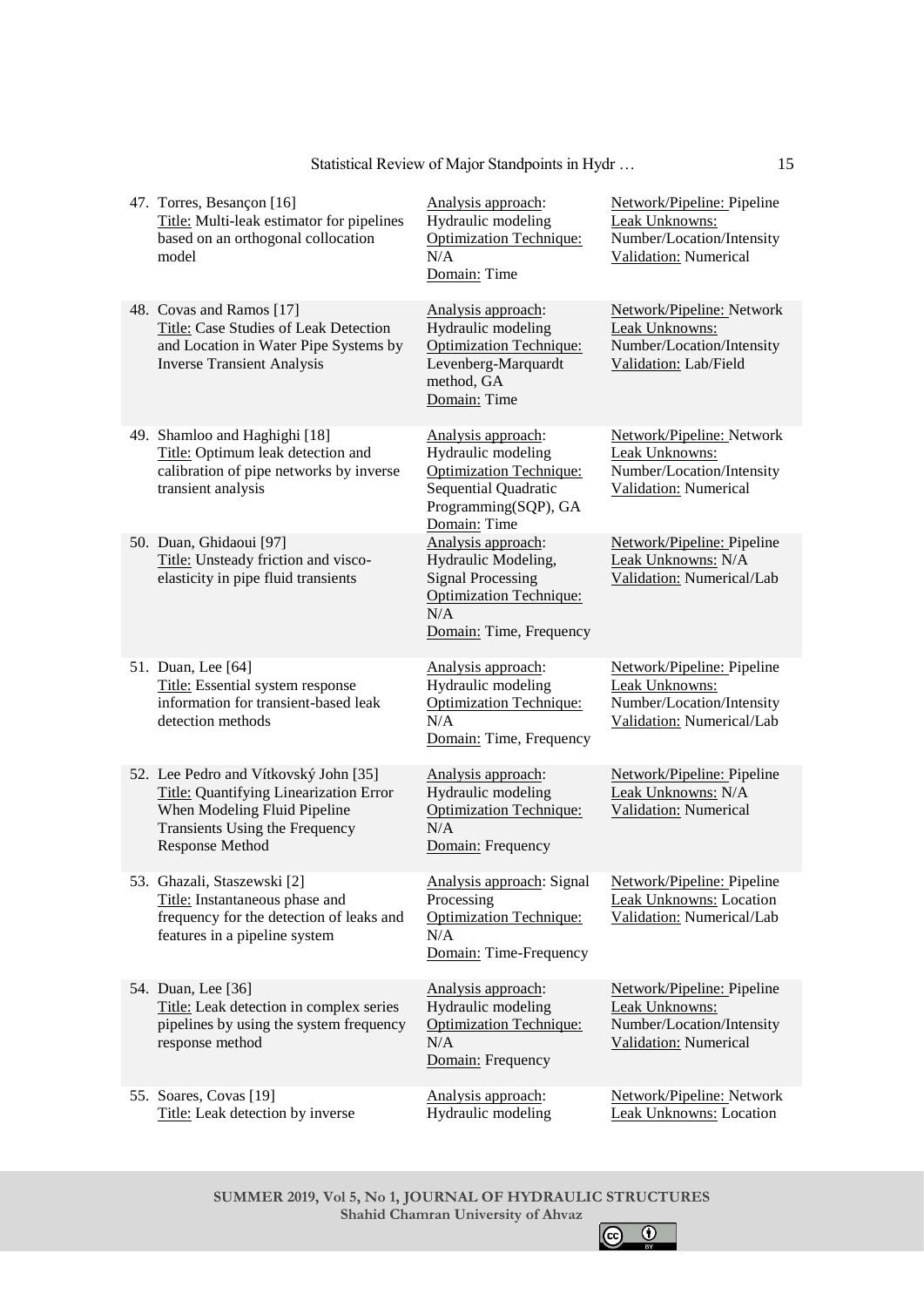| transient analysis in an experimental<br>PVC pipe system                                                                                                                    | <b>Optimization Technique:</b><br>Levenberg-Marquardt<br>method, GA<br>Domain: Time                                            | Validation: Numerical/Lab                                                                                |
|-----------------------------------------------------------------------------------------------------------------------------------------------------------------------------|--------------------------------------------------------------------------------------------------------------------------------|----------------------------------------------------------------------------------------------------------|
| 56. Haghighi and Shamloo [87]<br>Title: Transient generation in pipe<br>networks for leak detection                                                                         | Analysis approach:<br>Hydraulic modeling<br><b>Optimization Technique:</b><br>SQP, GA<br>Domain: Time                          | <b>Network/Pipeline: Network</b><br>Leak Unknowns:<br>Number/Location/Intensity<br>Validation: Numerical |
| 57. Vítkovský John, Lee Pedro [37]<br>Title: Head- and Flow-Based<br>Formulations for Frequency Domain<br>Analysis of Fluid Transients in<br><b>Arbitrary Pipe Networks</b> | Analysis approach:<br>Hydraulic modeling<br><b>Optimization Technique:</b><br>SQP, GA<br>Domain: Frequency                     | Network/Pipeline: Network<br>Leak Unknowns: N/A<br>Validation: Numerical                                 |
| 58. Hu, Zhang [79]<br>Title: Detection of small leakage from<br>long transportation pipeline with<br>complex noise                                                          | Analysis approach: Signal<br>Processing<br><b>Optimization Technique:</b><br>N/A<br>Domain: Time-Frequency                     | Network/Pipeline: Pipeline<br>Leak Unknowns:<br>Number/Location/Intensity<br>Validation: Field           |
| 59. Meniconi, Brunone [80]<br>Title: Small Amplitude Sharp Pressure<br>Waves to Diagnose Pipe Systems                                                                       | Analysis approach:<br>Hydraulic Modeling,<br><b>Signal Processing</b><br><b>Optimization Technique:</b><br>N/A<br>Domain: Time | Network/Pipeline: Pipeline<br>Leak Unknowns:<br>Location/Intensity<br>Validation: Numerical/Lab          |
| 60. Haghighi, Covas [20]<br>Title: Direct backward transient analysis<br>for leak detection in pressurized<br>pipelines: from theory to real<br>application                 | Analysis approach:<br>Hydraulic modeling<br><b>Optimization Technique:</b><br>SQP<br>Domain: Time                              | Network/Pipeline: Pipeline<br>Leak Unknowns:<br>Number/Location/Intensity<br>Validation: Numerical/Field |
| 61. Haghighi and Keramat [21]<br>Title: A fuzzy approach for considering<br>uncertainty in transient analysis of pipe<br>networks                                           | Analysis approach:<br>Hydraulic modeling<br><b>Optimization Technique:</b><br>SA (Simulated Annealing)<br>Domain: Time         | Network/Pipeline: Network<br>Leak Unknowns: N/A<br>Validation: N/A                                       |
| 62. Haghighi and Ramos [60]<br>Title: Detection of Leakage Freshwater<br>and Friction Factor Calibration in<br>Drinking Networks Using Central Force<br>Optimization        | Analysis approach:<br>Hydraulic modeling<br><b>Optimization Technique:</b><br><b>CFO</b><br>Domain: Time                       | Network/Pipeline: Network<br>Leak Unknowns:<br>Number/Location/Intensity<br>Validation: Numerical        |
| 63. Duan, Ghidaoui [98]<br>Title: Relevance of Unsteady Friction to<br>Pipe Size and Length in Pipe Fluid<br>Transients                                                     | Analysis approach:<br>Hydraulic modeling<br><b>Optimization Technique:</b><br>N/A                                              | Network/Pipeline: Pipeline<br>Leak Unknowns: N/A<br>Validation:<br>Numerical/Lab/Field                   |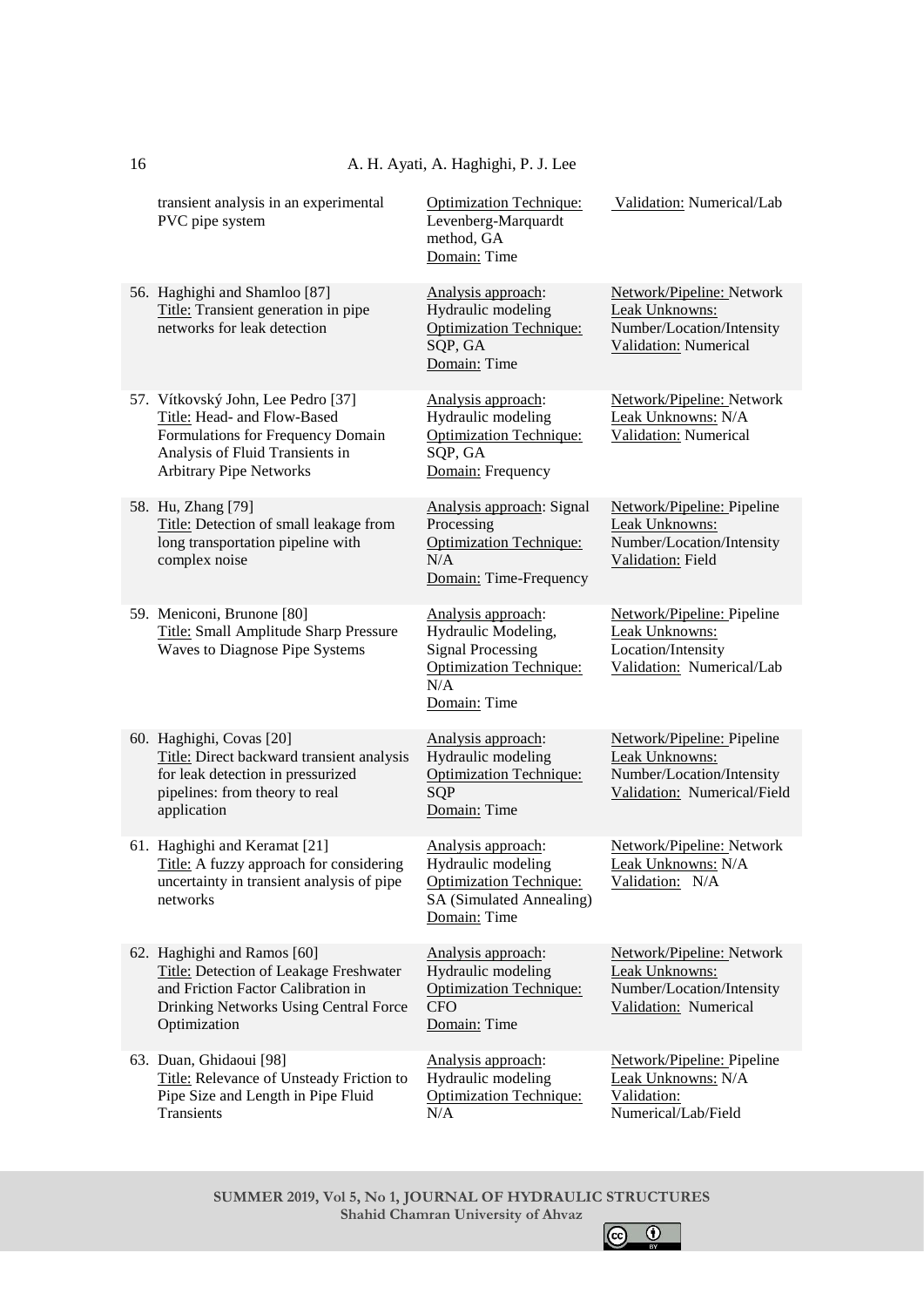# Statistical Review of Major Standpoints in Hydr …

# Domain: Frequency

| 64. Duan, Lee Pedro [38]<br>Title: System Response Function-Based<br>Leak Detection in Viscoelastic Pipelines                                                                 | Analysis approach:<br>Hydraulic modeling<br><b>Optimization Technique:</b><br>N/A<br>Domain: Frequency       | Network/Pipeline: Pipeline<br>Leak Unknowns: Location<br>Validation: Numerical                    |
|-------------------------------------------------------------------------------------------------------------------------------------------------------------------------------|--------------------------------------------------------------------------------------------------------------|---------------------------------------------------------------------------------------------------|
| 65. Guo, Yang [39]<br>Title: Leak detection in pipelines by<br>exclusively frequency domain method                                                                            | Analysis approach:<br>Hydraulic modeling<br><b>Optimization Technique:</b><br><b>GA</b><br>Domain: Frequency | Network/Pipeline: Pipeline<br>Leak Unknowns:<br>Location/Intensity<br>Validation: Numerical/Lab   |
| 66. Kashima, Lee [65]<br>Title: Numerical errors in discharge<br>measurements using the KDP method                                                                            | Analysis approach:<br>Hydraulic modeling<br><b>Optimization Technique:</b><br>N/A<br>Domain: Frequency       | Network/Pipeline: Pipeline<br>Leak Unknowns: N/A<br>Validation: Numerical                         |
| 67. Zecchin Aaron, Lambert Martin [22]<br>Title: Inverse Laplace Transform for<br><b>Transient-State Fluid Line Network</b><br>Simulation                                     | Analysis approach:<br>Hydraulic modeling<br><b>Optimization Technique:</b><br>N/A<br>Domain: Time            | Network/Pipeline: Network<br>Leak Unknowns: N/A<br>Validation: Numerical                          |
| 68. Ghazali, Beck [82]<br>Title: Comparative study of<br>instantaneous frequency-based methods<br>for leak detection in pipeline networks                                     | Analysis approach: Signal<br>Processing<br><b>Optimization Technique:</b><br>N/A<br>Domain: Time-Frequency   | Network/Pipeline: Pipeline<br>Leak Unknowns:<br>Location/Intensity<br>Validation: Numerical/Field |
| 69. Srirangarajan, Allen [56]<br>Title: Wavelet-based Burst Event<br>Detection and Localization in Water<br>Distribution Systems                                              | Analysis approach: Signal<br>Processing<br><b>Optimization Technique:</b><br>N/A<br>Domain: Time-Frequency   | Network/Pipeline: network<br><b>Leak Unknowns: Location</b><br>Validation: Numerical/Lab          |
| 70. Gong, Lambert Martin [40]<br>Title: Single-Event Leak Detection in<br>Pipeline Using First Three Resonant<br>Responses                                                    | Analysis approach:<br>Hydraulic modeling<br><b>Optimization Technique:</b><br>N/A<br>Domain: Frequency       | Network/Pipeline: Pipeline<br>Leak Unknowns:<br>Location/Intensity<br>Validation: Numerical/Lab   |
| 71. Gong, Simpson [91]<br>Title: Determination of the linear<br>frequency response of single pipelines<br>using persistent transient excitation: a<br>numerical investigation | Analysis approach:<br>Hydraulic modeling<br><b>Optimization Technique:</b><br>N/A<br>Domain: Frequency       | Network/Pipeline: Pipeline<br>Leak Unknowns:<br>Location/Intensity<br>Validation: Numerical       |
| 72. Lee [41]<br>Title: Energy analysis for the illustration<br>of inaccuracies in the linear modeling of                                                                      | Analysis approach:<br>Hydraulic modeling<br><b>Optimization Technique:</b>                                   | Network/Pipeline: Pipeline<br>Leak Unknowns: N/A<br>Validation: Numerical                         |
|                                                                                                                                                                               |                                                                                                              |                                                                                                   |

**SUMMER 2019, Vol 5, No 1, JOURNAL OF HYDRAULIC STRUCTURES Shahid Chamran University of Ahvaz**

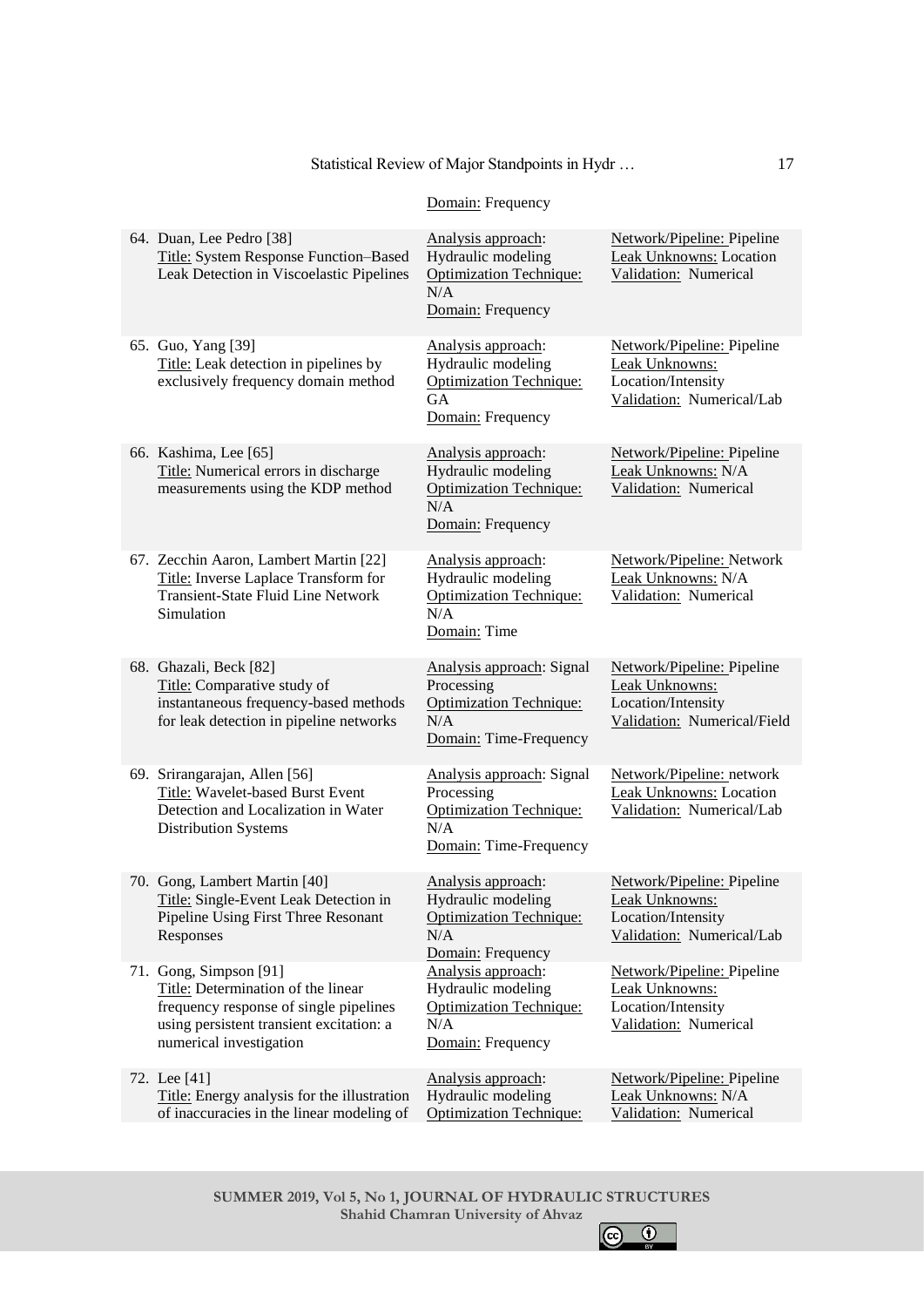A. H. Ayati, A. Haghighi, P. J. Lee

| pipe fluid transients                                                                                                                                           | N/A<br>Domain: Frequency                                                                                                            |                                                                                                                   |
|-----------------------------------------------------------------------------------------------------------------------------------------------------------------|-------------------------------------------------------------------------------------------------------------------------------------|-------------------------------------------------------------------------------------------------------------------|
| 73. Lee, Duan [66]<br>Title: The effect of time-frequency<br>discretization on the accuracy of the<br>transmission line modeling of fluid<br>transients         | Analysis approach:<br>Hydraulic modeling<br><b>Optimization Technique:</b><br>N/A<br>Domain: Frequency                              | Network/Pipeline: Pipeline<br>Leak Unknowns: N/A<br>Validation: Numerical                                         |
| 74. Zecchin, White [84]<br>Title: Parameter identification of fluid<br>line networks by frequency-domain<br>maximum likelihood estimation                       | Analysis approach:<br>Hydraulic Modeling,<br><b>Signal Processing</b><br><b>Optimization Technique:</b><br>N/A<br>Domain: Frequency | Network/Pipeline: Network<br>Leak Unknowns: N/A<br>Validation: Numerical                                          |
| 75. Kim [61]<br>Title: Inverse Transient Analysis for a<br>Branched Pipeline System with Leakage<br>and Blockage Using Impedance Method                         | Analysis approach:<br>Hydraulic modeling<br><b>Optimization Technique:</b><br>GA<br>Domain: Time-Frequency                          | Network/Pipeline: Pipeline<br>Leak Unknowns:<br>Location/Intensity<br>Validation: Numerical                       |
| 76. Gong, Zecchin Aaron [42]<br>Title: Frequency Response Diagram for<br>Pipeline Leak Detection: Comparing the<br>Odd and Even Harmonics                       | Analysis approach:<br>Hydraulic modeling<br><b>Optimization Technique:</b><br>N/A<br>Domain: Frequency                              | Network/Pipeline: Pipeline<br>Leak Unknowns:<br>Location/Intensity<br>Validation: Numerical                       |
| 77. Kim Sang, Zecchin [43]<br>Title: Diagnosis of a Pipeline System<br>for Transient Flow in Low Reynolds<br>Number with Impedance Method                       | Analysis approach:<br>Hydraulic modeling<br><b>Optimization Technique:</b><br><b>GA</b><br>Domain: Frequency                        | Network/Pipeline: Pipeline<br>Leak Unknowns:<br>Location/Intensity<br>Validation: Numerical/Lab                   |
| 78. Amin, Hadi [57]<br>Title: Leakage Detection in Pipeline<br>Using Synchrosqueeze Wavelet<br>Transform                                                        | Analysis approach: Signal<br>Processing<br><b>Optimization Technique:</b><br>N/A<br>Domain: Time-Frequency                          | Network/Pipeline: Pipeline<br>Leak Unknowns:<br>Number/Location<br>Validation: Numerical/Lab                      |
| 79. Huang, Lin [23]<br>Title: An Optimization Approach to<br>Leak Detection in Pipe Networks Using<br><b>Simulated Annealing</b>                                | Analysis approach:<br><b>Hydraulic Modeling</b><br><b>Optimization Technique:</b><br>SA (Simulated Annealing)<br>Domain: Time       | Network/Pipeline: Pipeline<br>and Network<br>Leak Unknowns:<br>Number/Location/Intensity<br>Validation: Numerical |
| 80. Lee Pedro, Duan [62]<br>Title: Numerical and Experimental<br>Study on the Effect of Signal<br>Bandwidth on Pipe Assessment Using<br><b>Fluid Transients</b> | Analysis approach:<br><b>Hydraulic Modeling</b><br><b>Optimization Technique:</b><br><b>GA</b><br>Domain: Time-Frequency            | Network/Pipeline: Pipeline<br>Leak Unknowns:<br>Location/Intensity<br>Validation: Numerical/Lab                   |
| 81. Duan [67]                                                                                                                                                   | Analysis approach:                                                                                                                  | Network/Pipeline: Pipeline                                                                                        |

**SUMMER 2019, Vol 5, No 1, JOURNAL OF HYDRAULIC STRUCTURES Shahid Chamran University of Ahvaz**  $\bigodot$   $\bigodot$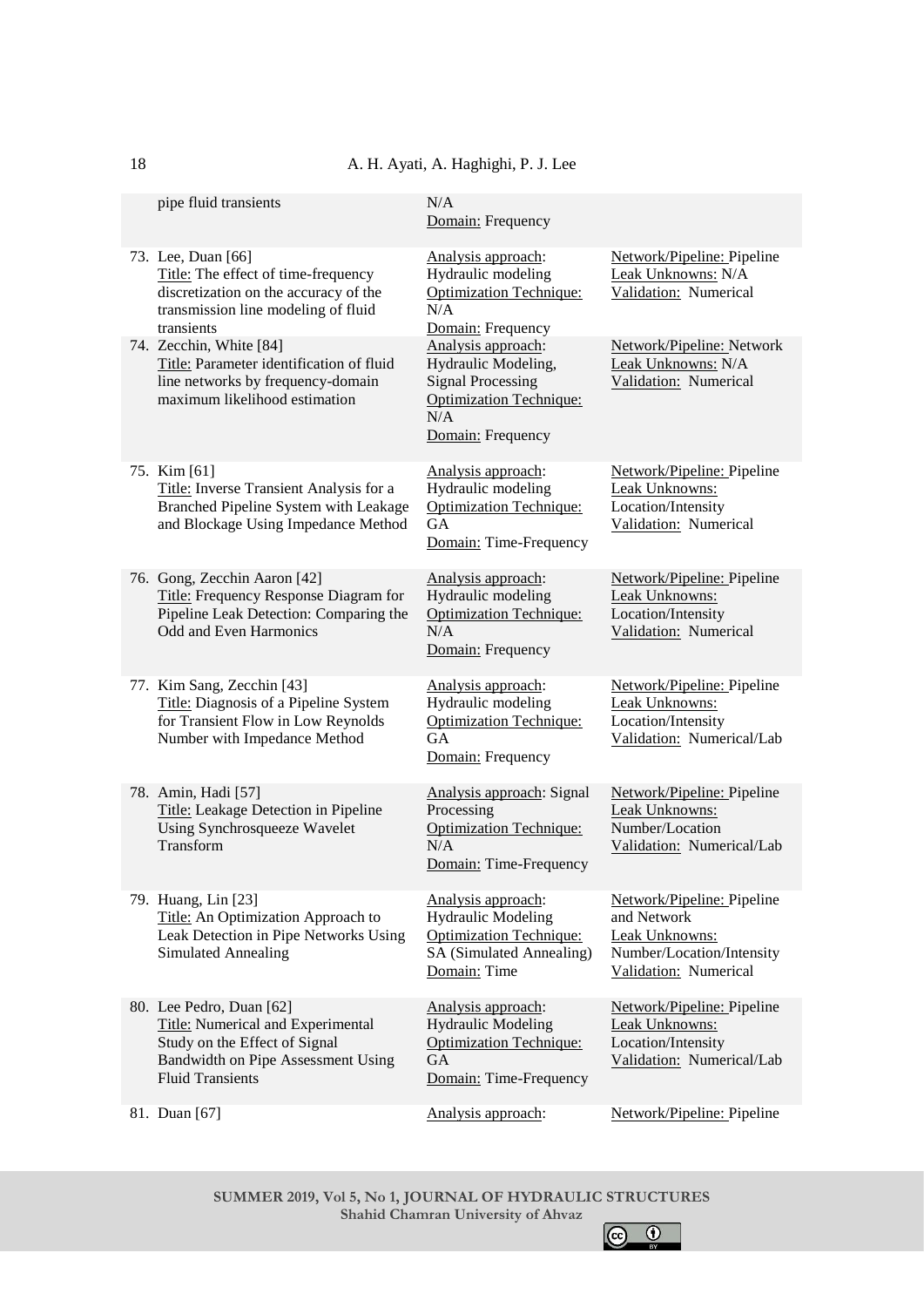| <b>Title:</b> Transient frequency response<br>based leak detection in water supply<br>pipeline systems with branched and<br>looped junctions                                                                                  | <b>Hydraulic Modeling</b><br><b>Optimization Technique:</b><br><b>GA</b><br>Domain: Frequency                                                                                        | Leak Unknowns:<br>Location/Intensity<br>Validation: Numerical                                              |
|-------------------------------------------------------------------------------------------------------------------------------------------------------------------------------------------------------------------------------|--------------------------------------------------------------------------------------------------------------------------------------------------------------------------------------|------------------------------------------------------------------------------------------------------------|
| 82. Duan and Lee [44]<br><b>Title: Transient-Based Frequency</b><br>Domain Method for Dead-End Side<br>Branch Detection in Reservoir Pipeline-<br><b>Valve Systems</b>                                                        | Analysis approach:<br><b>Hydraulic Modeling</b><br><b>Optimization Technique:</b><br>GA is used in an inverse<br>problem of solving the<br>analytical equations<br>Domain: Frequency | Network/Pipeline: Pipeline<br>Leak Unknowns: N/A<br>Validation: Numerical                                  |
| 83. Ranginkaman, Haghighi [45]<br>Title: Inverse Frequency Response<br>Analysis For Pipelines Leak Detection<br>Using The Particle Swarm Optimization                                                                         | Analysis approach:<br><b>Hydraulic Modeling</b><br><b>Optimization Technique:</b><br><b>PSO</b><br>Domain: Frequency                                                                 | Network/Pipeline: Pipeline<br>Leak Unknowns:<br>Number/Location/Intensity<br>Validation: Numerical         |
| 84. Ferrante, Capponi [68]<br>Title: Numerical transient analysis of<br>random leakage in time and frequency<br>domain                                                                                                        | Analysis approach:<br><b>Hydraulic Modeling</b><br><b>Optimization Technique:</b><br>N/A<br>Domain: Time-Frequency                                                                   | Network/Pipeline: Pipeline<br>Leak Unknowns: N/A<br>Validation: Numerical                                  |
| 85. Rubio Scola, Besançon [46]<br>Title: Blockage and Leak Detection and<br>Location in Pipelines Using Frequency<br><b>Response Optimization</b>                                                                             | Analysis approach:<br><b>Hydraulic Modeling</b><br><b>Optimization Technique:</b><br>N/A<br>Domain: Frequency                                                                        | Network/Pipeline: Pipeline<br>Leak Unknowns:<br>Location/Intensity<br>Validation: Numerical                |
| 86. Hanafi.M.Yusop, M.F.Ghazali [58]<br>Title: Improvement of Cepstrum<br>Analysis for the Purpose to Detect Leak,<br>Feature and Its Location in Water<br>Distribution System based on Pressure<br><b>Transient Analysis</b> | Analysis approach: Signal<br>Processing<br><b>Optimization Technique:</b><br>N/A<br>Domain: Time-Frequency                                                                           | Network/Pipeline: Pipeline<br>Leak Unknowns: Location<br>Validation: Numerical/Lab                         |
| 87. Motazedi and Beck [74]<br>Title: Leak detection using cepstrum of<br>cross-correlation of transient pressure<br>wave signals                                                                                              | Analysis approach:<br>Hydraulic Modeling,<br><b>Signal Processing</b><br>Optimization Technique:<br>N/A<br>Domain: Time-Frequency                                                    | Network/Pipeline: Pipeline<br>and Network<br>Leak Unknowns:<br>Location/Intensity<br>Validation: Numerical |
| 88. Rahmanshahi, Fathi-Moghadam [24]<br>Title: Leak Detection in Viscoelastic<br>Pipeline using Inverse Transient<br>Analysis                                                                                                 | Analysis approach:<br><b>Hydraulic Modeling</b><br><b>Optimization Technique:</b><br>GA<br>Domain: Time                                                                              | Network/Pipeline: Pipeline<br>Leak Unknowns:<br>Location/Intensity<br>Validation: Numerical/Lab            |
| 89. Hamat, Ghazali [81]<br>Title: The Use of Transmission Line                                                                                                                                                                | Analysis approach:<br>Hydraulic Modeling,                                                                                                                                            | Network/Pipeline: Pipeline<br><b>Leak Unknowns: Location</b>                                               |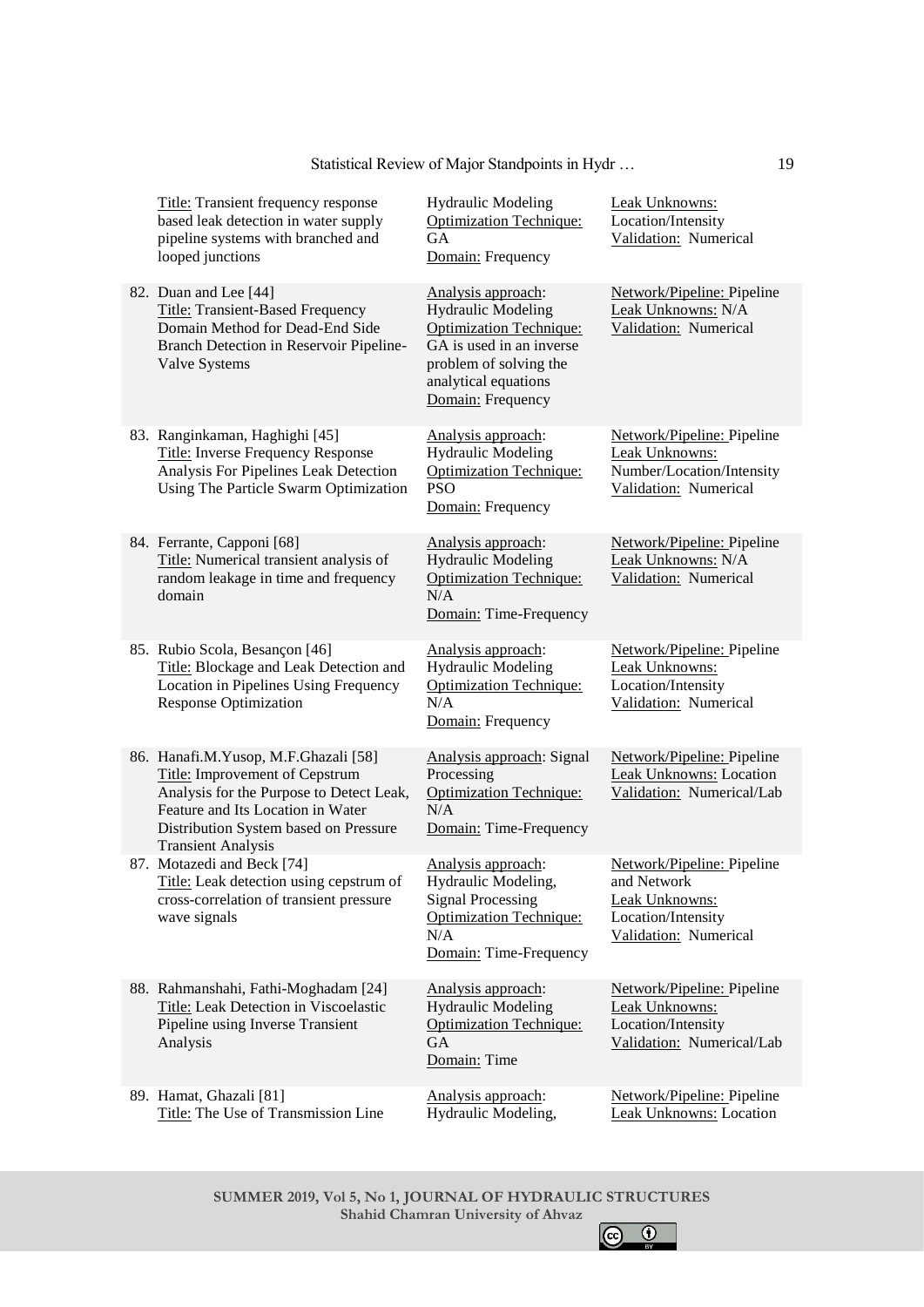|  |  |  |  | A. H. Ayati, A. Haghighi, P. J. Lee |  |  |  |
|--|--|--|--|-------------------------------------|--|--|--|
|--|--|--|--|-------------------------------------|--|--|--|

| Modeling for Detection of Leakage in<br>Pipeline                                                                                                                    | <b>Signal Processing</b><br><b>Optimization Technique:</b><br>N/A<br>Domain: Time-Frequency                                  | Validation: Numerical                                                                                 |
|---------------------------------------------------------------------------------------------------------------------------------------------------------------------|------------------------------------------------------------------------------------------------------------------------------|-------------------------------------------------------------------------------------------------------|
| 90. Kim [47]<br>Title: Multiple Leakage Function for a<br>Simple Pipeline System                                                                                    | Analysis approach:<br><b>Hydraulic Modeling</b><br><b>Optimization Technique:</b><br>N/A<br>Domain: Frequency                | Network/Pipeline: Pipeline<br>Leak Unknowns:<br>Location/Intensity/Intensity<br>Validation: Numerical |
| 91. Wang and Ghidaoui [85]<br>Title: Pipeline leak detection using the<br>matched-field processing method                                                           | Analysis approach:<br>Hydraulic Modeling,<br><b>Signal Processing</b><br>Optimization Technique:<br>N/A<br>Domain: Frequency | Network/Pipeline: Pipeline<br>Leak Unknowns:<br>Location/Intensity/Intensity<br>Validation: Numerical |
| 92. Ranginkaman, Haghighi [48]<br>Title: Application of the Frequency<br><b>Response Method for Transient Flow</b><br>Analysis of Looped Pipe Networks              | Analysis approach:<br><b>Hydraulic Modeling</b><br><b>Optimization Technique:</b><br>N/A<br>Domain: Frequency                | Network/Pipeline: Network<br>Leak Unknowns: N/A<br>Validation: Numerical                              |
| 93. Kim [93]<br>Title: Development of Multiple Leakage<br>Detection Method for a Reservoir<br>Pipeline Valve System                                                 | Analysis approach:<br><b>Hydraulic Modeling</b><br><b>Optimization Technique:</b><br><b>GA</b><br>Domain: Frequency          | Network/Pipeline: Pipeline<br>Leak Unknowns:<br>Location/Intensity/Intensity<br>Validation: Numerical |
| 94. Wang and Ghidaoui [83]<br>Title: Identification of multiple leaks in<br>pipeline: Linearized model, maximum<br>likelihood, and super-resolution<br>localization | Analysis approach:<br>Hydraulic Modeling,<br>Signal processing<br><b>Optimization Technique:</b><br>N/A<br>Domain: Frequency | Network/Pipeline: Pipeline<br>Leak Unknowns:<br>Location/Intensity/Intensity<br>Validation: Numerical |
| 95. Sabzkouhi and Haghighi [49]<br>Title: Uncertainty Analysis of Transient<br>Flow in Water Distribution Networks                                                  | Analysis approach:<br><b>Hydraulic Modeling</b><br><b>Optimization Technique:</b><br><b>MOGA</b><br>Domain: Frequency        | Network/Pipeline: Network<br>Leak Unknowns: N/A<br>Validation: Numerical                              |

# **References**

20

1. Vitkovsky , J.P., et al., Optimal Measurement Site Locations for Inverse Transient Analysis in Pipe Networks. Journal of Water Resources Planning and Management, 2003. 129(6): p. 480-492.

 $\odot$  $\bullet$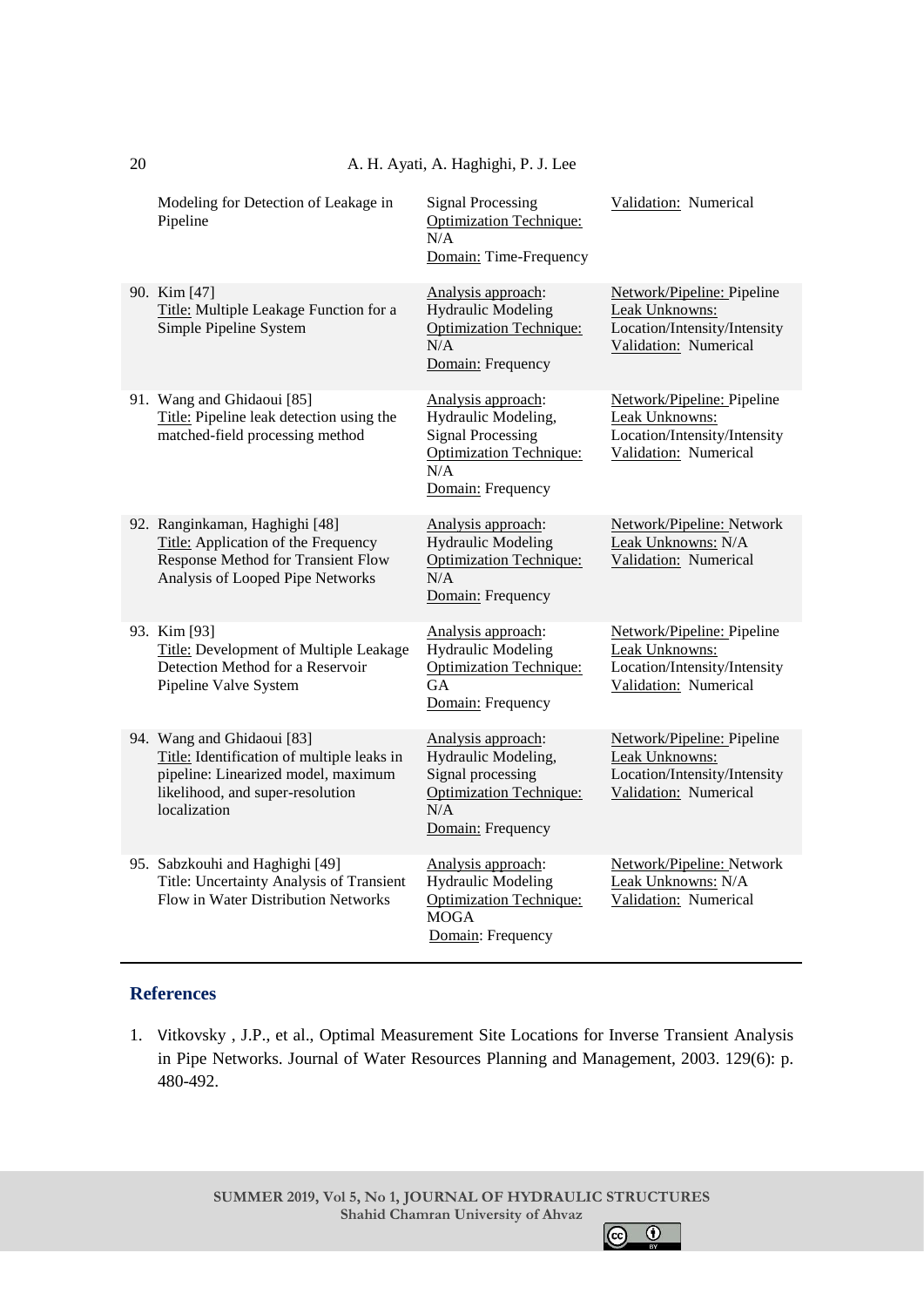- 2. Ghazali, M.F., et al., Instantaneous phase and frequency for the detection of leaks and features in a pipeline system. Structural Health Monitoring, 2010. 10(4): p. 351-360.
- 3. Liggett James, A. and L.C. Chen, Inverse Transient Analysis in Pipe Networks. Journal of Hydraulic Engineering, 1994. 120(8): p. 934-955.
- 4. Brunone, B., Transient test-based technique for leak detection in outfall pipes. Journal of Water Resources Planning and Management, 1999. 125(5): p.  $302-306$ .
- 5. Nash, G.A. and B.W. Karney, Efficient inverse transient analysis in series pipe systems. Journal of Hydraulic Engineering, 1999. 125(7): p. 761–764.
- 6. Vítkovský John, P., R. Simpson Angus, and F. Lambert Martin, Leak Detection and Calibration Using Transients and Genetic Algorithms. Journal of Water Resources Planning and Management, 2000. 126(4): p. 262-265.
- 7. Brunone, B. and M. Ferrante, Detecting leaks in pressurised pipes by means of transients. Journal of Hydraulic Research, 2001. 39(5): p. 539-547.
- 8. Covas, D.a.R., H. , Hydraulic transients used for leakage detection in water distribution systems, in 4th Intl. Conf, Water pipline system. 2001: York UK. p. 227-241.
- 9. Vítkovský, J.P., A.R. Simpson, and M.F. Lambert, Minimization algorithms and experimental inverse transient leak detection, in Conference on Water Resources Planning and Management (2002 : Roanoke, Virginia, USA). 2002.
- 10. Kapelan, Z.S., D.A. Savic, and G.A. Walters, A hybrid inverse transient model for leakage detection and roughness calibration in pipe networks. Journal of Hydraulic Research, 2003. 41(5): p. 481-492.
- 11. Vítkovský John, P., et al., Experimental Observation and Analysis of Inverse Transients for Pipeline Leak Detection. Journal of Water Resources Planning and Management, 2007. 133(6): p. 519-530.
- 12. Nixon, W. and S. Ghidaoui Mohamed, Numerical Sensitivity Study of Unsteady Friction in Simple Systems with External Flows. Journal of Hydraulic Engineering, 2007. 133(7): p. 736-749.
- 13. Al-Khomairi, A., Leak detection in long pipelines using the least squares method. Journal of Hydraulic Research, 2008. 46(3): p. 392-401.
- 14. Jung, B.S. and B.W. Karney, Systematic exploration of pipeline network calibration using transients. Journal of Hydraulic Research, 2008. 46(sup1): p. 129-137.
- 15. Shamloo, H. and A. Haghighi, Leak detection in pipelines by inverse backward transient analysis. Journal of Hydraulic Research, 2009. 47(3): p. 311-318.
- 16. Torres, L., G. Besançon, and D. Georges. Multi-leak estimator for pipelines based on an orthogonal collocation model. in Decision and Control, 2009 held jointly with the 2009 28th Chinese Control Conference. CDC/CCC 2009. Proceedings of the 48th IEEE Conference on. 2009. IEEE.
- 17. Covas, D. and H. Ramos, Case Studies of Leak Detection and Location in Water Pipe Systems by Inverse Transient Analysis. Journal of Water Resources Planning and Management, 2010. 136(2): p. 248–257.

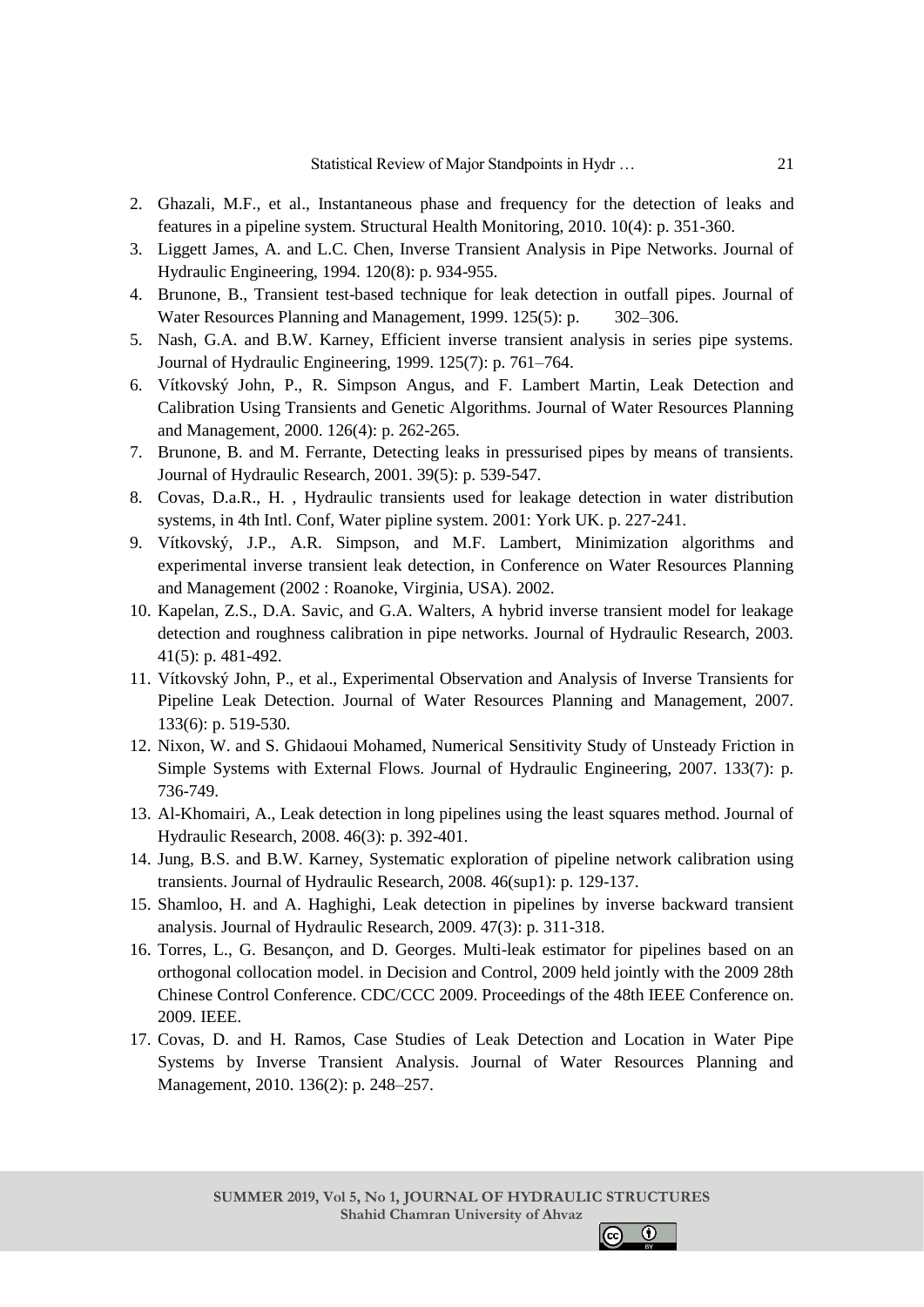- 18. Shamloo, H. and A. Haghighi, Optimum leak detection and calibration of pipe networks by inverse transient analysis. Journal of Hydraulic Research, 2010. 48(3): p. 371-376.
- 19. Soares, A.K., D.I.C. Covas, and L.F.R. Reis, Leak detection by inverse transient analysis in an experimental PVC pipe system. Journal of Hydroinformatics, 2011. 13(2): p. 153.
- 20. Haghighi, A., D. Covas, and H. Ramos, Direct backward transient analysis for leak detection in pressurized pipelines: from theory to real application. Journal of Water Supply: Research and Technology - Aqua, 2012. 61(3): p. 189-200.
- 21. Haghighi, A. and A. Keramat, A fuzzy approach for considering uncertainty in transient analysis of pipe networks. Journal of Hydroinformatics, 2012. 14(4): p. 1024-1035.
- 22. Zecchin Aaron, C., F. Lambert Martin, and R. Simpson Angus, Inverse Laplace Transform for Transient-State Fluid Line Network Simulation. Journal of Engineering Mechanics, 2012. 138(1): p. 101-115.
- 23. Huang, Y.-C., C.-C. Lin, and H.-D. Yeh, An Optimization Approach to Leak Detection in Pipe Networks Using Simulated Annealing. Water Resources Management, 2015. 29(11): p. 4185-4201.
- 24. Rahmanshahi, M., M. Fathi-Moghadam, and A. Haghighi, Leak Detection in Viscoelastic Pipeline using Inverse Transient Analysis. 2017.
- 25. Kim, S.H., Extensive development of leak detection algorithm by impulse response method. Journal of Hydraulic Engineering, 2005. 131(3): p. 201-208.
- 26. Mpesha, W., L. Gassman Sarah, and M.H. Chaudhry, Leak Detection in Pipes by Frequency Response Method. Journal of Hydraulic Engineering, 2001. 127(2): p. 134-147.
- 27. Lee, P.J., et al. Leak detection in pipelines using an inverse resonance method. in 2002 Conference on Water Resources Planning & Management. 2002.
- 28. Ferrante, M. and B. Brunone, Pipe system diagnosis and leak detection by unsteady-state tests. 1. Harmonic analysis. Advances in Water Resources, 2003. 26(1): p. 95-105.
- 29. Lee, P.J., et al., Leak location using the pattern of the frequency response diagram in pipelines: a numerical study. Journal of Sound and Vibration, 2005a. 284(3): p. 1051-1073.
- 30. Covas, D., H. Ramos, and A.B. De Almeida, Standing wave difference method for leak detection in pipeline systems. Journal of Hydraulic Engineering, 2005. 131(12): p. 1106- 1116.
- 31. Lee, P.J., et al., Frequency Domain Analysis for Detecting Pipeline Leaks. Journal of Hydraulic Engineering, 2005b. 131(7): p. 596-604.
- 32. Lee, P.J., et al., Experimental verification of the frequency response method for pipeline leak detection. Journal of Hydraulic Research, 2006. 44(5): p. 693-707.
- 33. Sattar, A.M. and M.H. Chaudhry, Leak detection in pipelines by frequency response method. Journal of Hydraulic Research, 2008. 46(sup1): p. 138-151.
- 34. Zecchin Aaron, C., et al., Transient Modeling of Arbitrary Pipe Networks by a Laplace-Domain Admittance Matrix. Journal of Engineering Mechanics, 2009. 135(6): p. 538-547.
- 35. Lee Pedro, J. and P. Vítkovský John, Quantifying Linearization Error When Modeling Fluid Pipeline Transients Using the Frequency Response Method. Journal of Hydraulic Engineering, 2010. 136(10): p. 831-836.

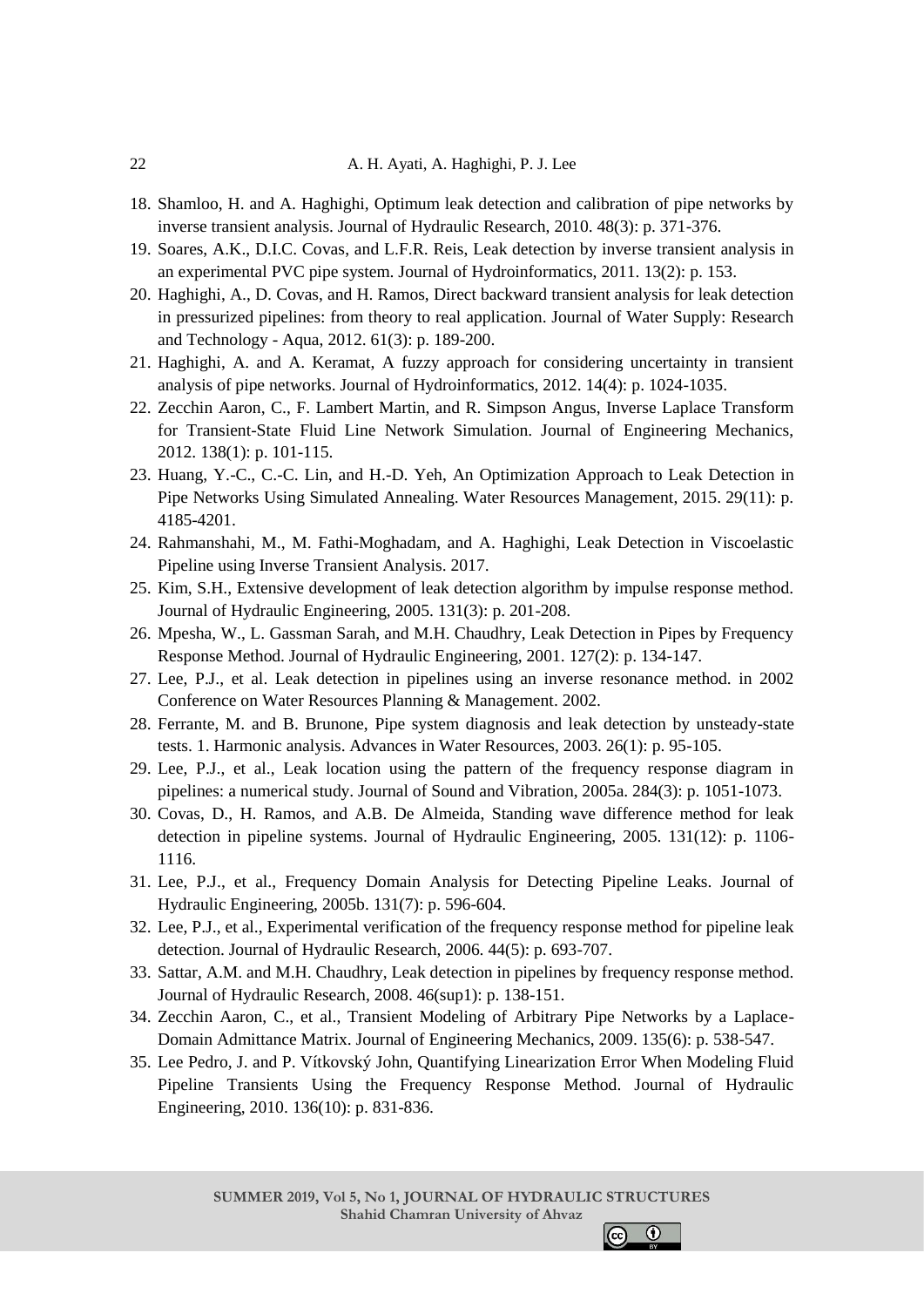- 36. Duan, H.-F., et al., Leak detection in complex series pipelines by using the system frequency response method. Journal of Hydraulic Research, 2011. 49(2): p. 213-221.
- 37. Vítkovský John, P., et al., Head- and Flow-Based Formulations for Frequency Domain Analysis of Fluid Transients in Arbitrary Pipe Networks. Journal of Hydraulic Engineering, 2011. 137(5): p. 556-568.
- 38. Duan, H.-F., et al., System Response Function–Based Leak Detection in Viscoelastic Pipelines. Journal of Hydraulic Engineering, 2012. 138(2): p. 143-153.
- 39. Guo, X., K. Yang, and Y. Guo, Leak detection in pipelines by exclusively frequency domain method. Science China Technological Sciences, 2012. 55(3): p. 743-752.
- 40. Gong, J., et al., Single-Event Leak Detection in Pipeline Using First Three Resonant Responses. Journal of Hydraulic Engineering, 2013. 139(6): p. 645-655.
- 41. Lee, P.J., Energy analysis for the illustration of inaccuracies in the linear modelling of pipe fluid transients. Journal of Hydraulic Research, 2013. 51(2): p. 133-144.
- 42. Gong, J., et al., Frequency Response Diagram for Pipeline Leak Detection: Comparing the Odd and Even Harmonics. Journal of Water Resources Planning and Management, 2014. 140(1): p. 65-74.
- 43. Kim Sang, H., A. Zecchin, and L. Choi, Diagnosis of a Pipeline System for Transient Flow in Low Reynolds Number with Impedance Method. Journal of Hydraulic Engineering, 2014. 140(12): p. 04014063.
- 44. Duan, H.F. and P.J. Lee, Transient-Based Frequency Domain Method for Dead-End Side Branch Detection in Reservoir Pipeline-Valve Systems. Journal of Hydraulic Engineering, 2016. 142(2): p. 04015042.
- 45. Ranginkaman, M.H., A. Haghighi, and H.M. Vali Samani, INVERSE FREQUENCY RESPONSE ANALYSIS FOR PIPELINES LEAK DETECTION USING THE PARTICLE SWARM OPTIMIZATION. IUST, 2016. 6(1): p. 1-12.
- 46. Rubio Scola, I., G. Besançon, and D. Georges, Blockage and Leak Detection and Location in Pipelines Using Frequency Response Optimization. Journal of Hydraulic Engineering, 2017. 143(1): p. 04016074.
- 47. Kim, S.H., Multiple Leakage Function for a Simple Pipeline System. Water Resources Management, 2017. 31(9): p. 2659-2673.
- 48. Ranginkaman, M.H., A. Haghighi, and H.M.V. Samani, Application of the Frequency Response Method for Transient Flow Analysis of Looped Pipe Networks. International Journal of Civil Engineering, 2017. 15(4): p. 677-687.
- 49. Sabzkouhi, A.M. and A. Haghighi, Uncertainty Analysis of Transient Flow in Water Distribution Networks. Water Resources Management, 2018.
- 50. Ferrante, M. and B. Brunone, Pipe system diagnosis and leak detection by unsteady-state tests. 2. Wavelet analysis. Advances in Water Resources, 2003. 26(1): p. 107-116.
- 51. Beck, S.B.M., J. Foong, and W.J. Staszewski. Wavelet and Cepstrum Analyses of Leaks in Pipe Networks. in Progress in Industrial Mathematics at ECMI 2004. 2006. Berlin, Heidelberg: Springer Berlin Heidelberg.

 $\odot$ 

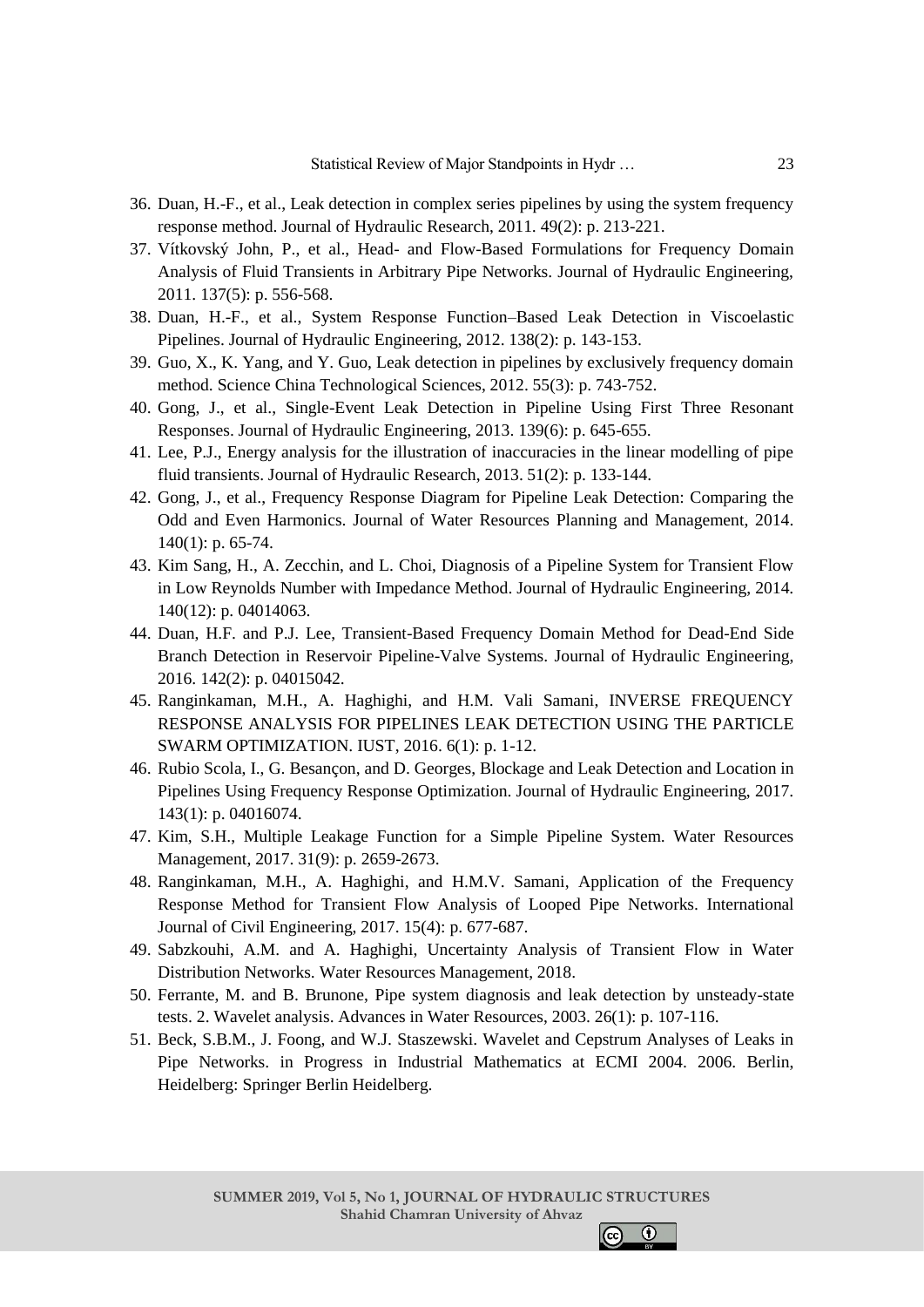- 52. Taghvaei, M., S.B.M. Beck, and W.J. Staszewski, Leak detection in pipelines using cepstrum analysis. Measurement Science and Technology, 2006. 17(2): p. 367.
- 53. Lee, P.J., et al., Leak location in single pipelines using transient reflections. Australasian Journal of Water Resources, 2007. 11(1): p. 53-65.
- 54. Taghvaei, M., S. Beck, and W. Staszewski, Leak detection in pipeline networks using low‐ profile piezoceramic transducers. Structural Control and Health Monitoring, 2007. 14(8): p. 1063-1082.
- 55. Ferrante, M., B. Brunone, and S. Meniconi, Leak detection in branched pipe systems coupling wavelet analysis and a Lagrangian model. Journal of Water Supply: Research and Technology - Aqua, 2009. 58(2): p. 95.
- 56. Srirangarajan, S., et al., Wavelet-based Burst Event Detection and Localization in Water Distribution Systems. Journal of Signal Processing Systems, 2012. 72(1): p. 1-16.
- 57. Amin, M.M., A. Hadi, and M.F. Ghazali, Leakage Detection in Pipeline Using Synchrosqueeze Wavelet Transform. Applied Mechanics and Materials, 2014. 465-466: p. 467-471.
- 58. Hanafi.M.Yusop, et al., Improvement of Cepstrum Analysis for the Purpose to Detect Leak, Feature and Its Location in Water Distribution System based on Pressure Transient Analysis. Journal of Mechanical Engineering, 2017. 4(4): p. 103-122.
- 59. Stephens, M.L., et al., Field Tests for Leakage, Air Pocket, and Discrete Blockage Detection Using Inverse Transient Analysis in Water Distribution Pipes, in 6th Annual Symposium on Water Distribution Systems Analysis. 2004, American Society of Civil Engineers: Salt Lake City, Utah, USA.
- 60. Haghighi, A. and H.M. Ramos, Detection of Leakage Freshwater and Friction Factor Calibration in Drinking Networks Using Central Force Optimization. Water Resources Management, 2012. 26(8): p. 2347-2363.
- 61. Kim, S., Inverse Transient Analysis for a Branched Pipeline System with Leakage and Blockage Using Impedance Method. Procedia Engineering, 2014. 89: p. 1350-1357.
- 62. Lee Pedro, J., et al., Numerical and Experimental Study on the Effect of Signal Bandwidth on Pipe Assessment Using Fluid Transients. Journal of Hydraulic Engineering, 2015. 141(2): p. 04014074.
- 63. Wang, X.-J., et al., Leak Detection in Pipelines using the Damping of Fluid Transients. Journal of Hydraulic Engineering, 2002. 128(7): p. 697-711.
- 64. Duan, H.-F., et al., Essential system response information for transient-based leak detection methods. Journal of Hydraulic Research, 2010. 48(5): p. 650-657.
- 65. Kashima, A., P.J. Lee, and R. Nokes, Numerical errors in discharge measurements using the KDP method. Journal of Hydraulic Research, 2012. 50(1): p. 98-104.
- 66. Lee, P.J., et al., The effect of time–frequency discretization on the accuracy of the transmission line modelling of fluid transients. Journal of Hydraulic Research, 2013. 51(3): p. 273-283.
- 67. Duan, H.-F., Transient frequency response based leak detection in water supply pipeline systems with branched and looped junctions. Journal of Hydroinformatics, 2016.

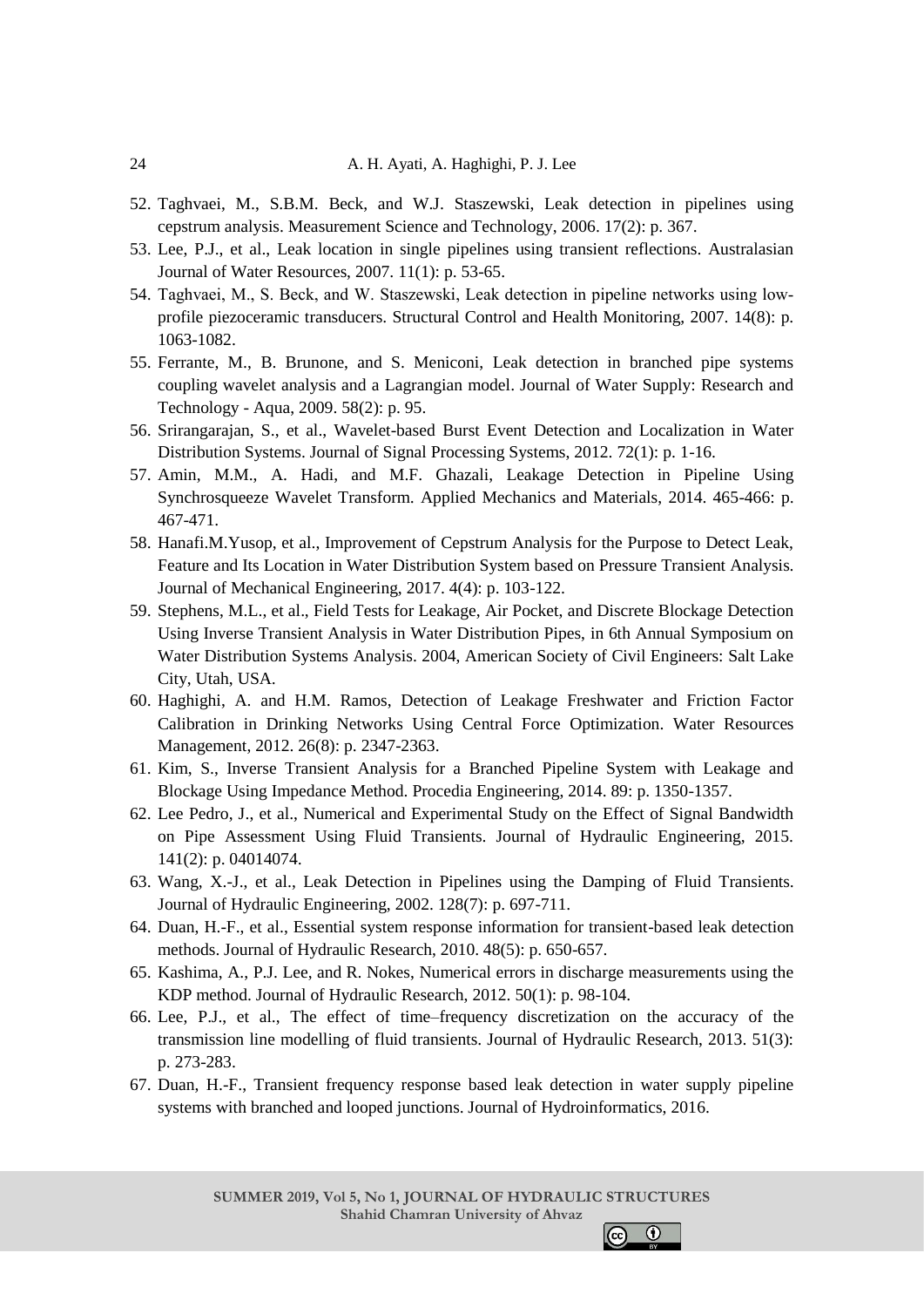- 68. Ferrante, M., et al., Numerical transient analysis of random leakage in time and frequency domains. Civil Engineering and Environmental Systems, 2016. 33(1): p. 70-84.
- 69. Priemer, R., Introductory Signal Processing. Advanced Series in Electrical and Computer Engineering. Vol. Volume 6. 1990: WORLD SCIENTIFIC. 752.
- 70. Sengupta, N., M. Sahidullah, and G. Saha, Lung sound classification using cepstral-based statistical features. Computers in Biology and Medicine, 2016. 75: p. 118-129.
- 71. Oppenheim, A.V. and R.W. Schafer, Digital Time-Signal Proccessing. 1998, Upper Saddle River, NJ, USA: Prentice-Hall Inc.
- 72. Salvatore, B., et al., Leak detection in liquefied gas pipelines by artificial neural networks. AIChE Journal, 1998. 44(12): p. 2675-2688.
- 73. Liou, C.P., Pipeline Leak Detection by Impulse Response Extraction. Journal of Fluids Engineering, 1998. 120(4): p. 833-838.
- 74. Motazedi, N. and S. Beck, Leak detection using cepstrum of cross-correlation of transient pressure wave signals. Proceedings of the Institution of Mechanical Engineers, Part C: Journal of Mechanical Engineering Science, 2017: p. 0954406217722805.
- 75. Al-Shidhani, I., S. Beck, and W. Staszewski. Leak monitoring in pipeline networks using wavelet analysis. in Key engineering materials. 2003. Trans Tech Publ.
- 76. Brunone, B. and M. Ferrante, Pressure waves as a tool for leak detection in closed conduits. Urban Water Journal, 2004. 1(2): p. 145-155.
- 77. Ferrante, M., B. Brunone, and S. Meniconi, Wavelets for the Analysis of Transient Pressure Signals for Leak Detection. Journal of Hydraulic Engineering, 2007. 133(11): p. 1274-1282.
- 78. Ferrante, M., B. Brunone, and S. Meniconi, Leak-edge detection. Journal of Hydraulic Research, 2009. 47(2): p. 233-241.
- 79. Hu, J., L. Zhang, and W. Liang, Detection of small leakage from long transportation pipeline with complex noise. Journal of Loss Prevention in the Process Industries, 2011. 24(4): p. 449-457.
- 80. Meniconi, S., et al., Small Amplitude Sharp Pressure Waves to Diagnose Pipe Systems. Water Resources Management, 2011. 25(1): p. 79-96.
- 81. Hamat, A.M., M.F. Ghazali, and G. Priyandoko, The Use of Transmission Line Modelling for Detection of Leakage in Pipeline. Journal of Mechanical Engineering, 2017. 4(4): p. 74- 83.
- 82. Ghazali, M., et al., Comparative study of instantaneous frequency based methods for leak detection in pipeline networks. Mechanical Systems and Signal Processing, 2012. 29: p. 187-200.
- 83. Wang, X. and M.S. Ghidaoui, Identification of multiple leaks in pipeline: Linearized model, maximum likelihood, and super-resolution localization. Mechanical Systems and Signal Processing, 2018. 107: p. 529-548.
- 84. Zecchin, A.C., et al., Parameter identification of fluid line networks by frequency-domain maximum likelihood estimation. Mechanical Systems and Signal Processing, 2013. 37(1): p. 370-387.